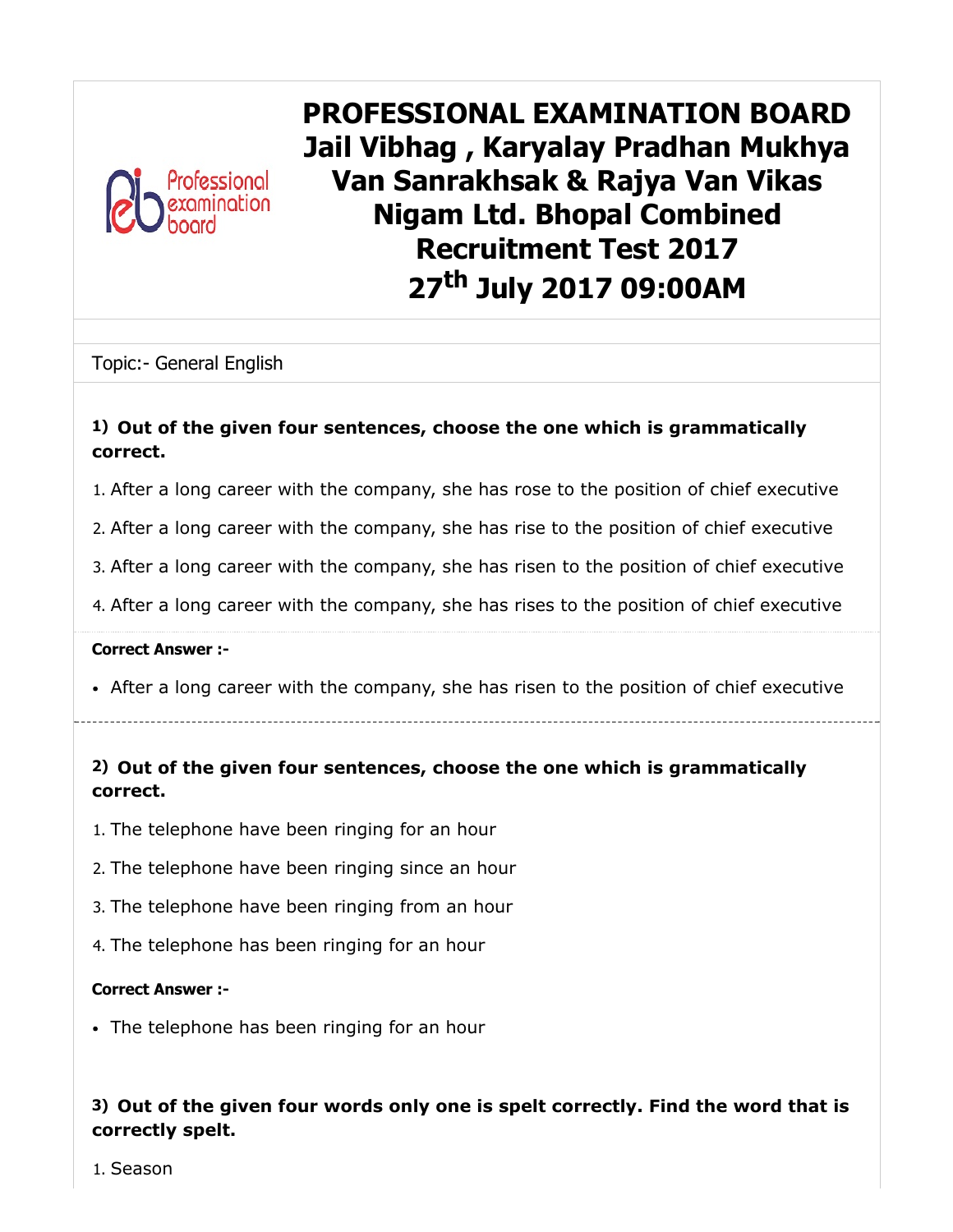| 2. Sepration                                                                                                  |
|---------------------------------------------------------------------------------------------------------------|
| 3. Salry                                                                                                      |
| 4. Shedule                                                                                                    |
| <b>Correct Answer :-</b>                                                                                      |
| • Season                                                                                                      |
| 4) Out of the given four words only one is not spelt correctly. Find the word<br>that is not correctly spelt. |
| 1. Particularly                                                                                               |
| 2. Peculiar                                                                                                   |
| 3. Perceive                                                                                                   |
| 4. Patreemony                                                                                                 |
| <b>Correct Answer :-</b>                                                                                      |
| • Patreemony                                                                                                  |
|                                                                                                               |
| 5) DIRECTIONS: Fill in the blank with the correct Preposition.                                                |
| She was an affectionate sister who took care ______ her sister.                                               |
| 1. by                                                                                                         |
| 2. into<br>3.at                                                                                               |
| 4. of                                                                                                         |
| <b>Correct Answer :-</b>                                                                                      |
| $\bullet$ of                                                                                                  |
| 6) DIRECTIONS: Fill in the blank with the correct Preposition.                                                |
| He talked excitedly _______ his future plans.                                                                 |
| 1. about                                                                                                      |
| 2. behind                                                                                                     |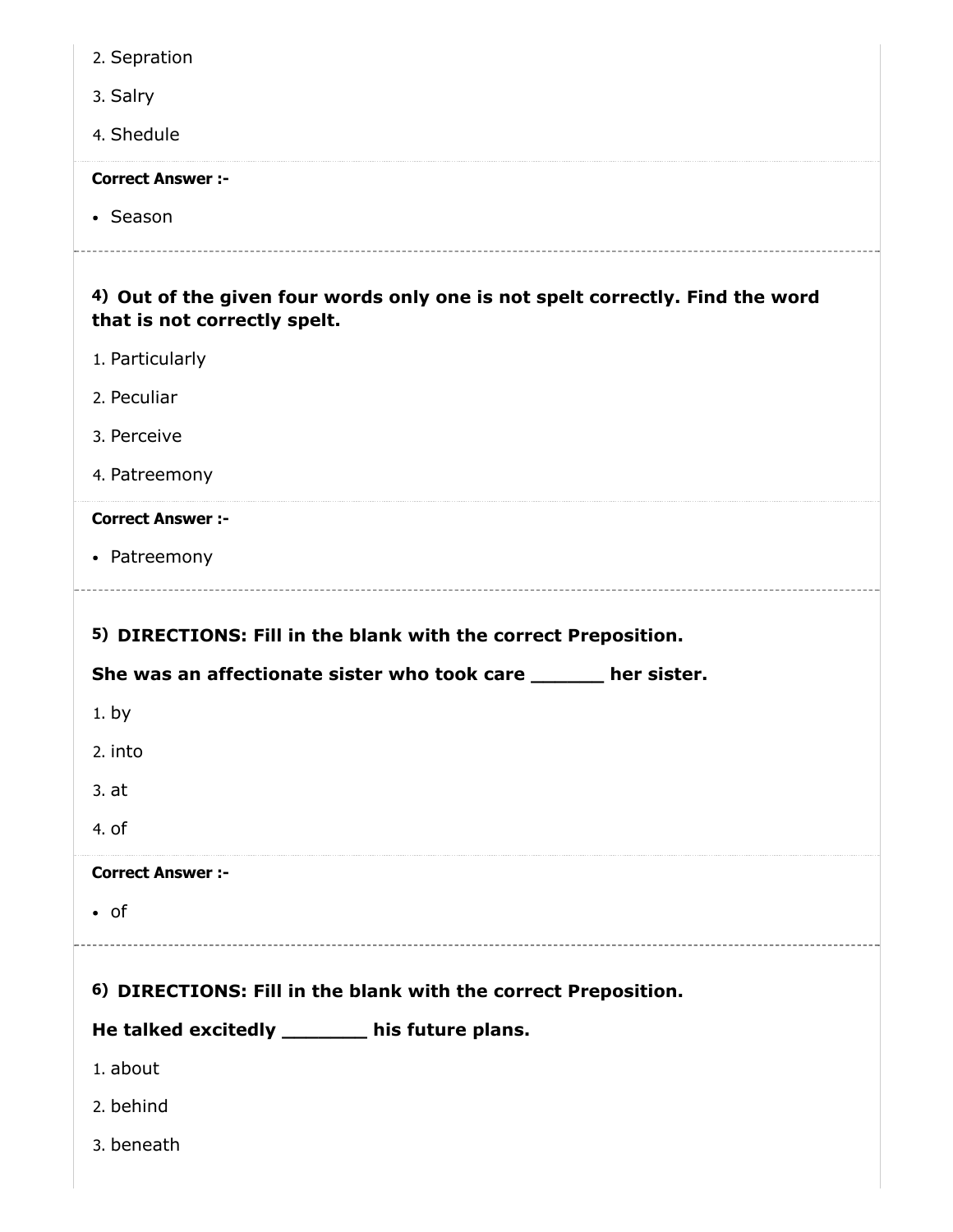| 4. below                                                                                                                    |
|-----------------------------------------------------------------------------------------------------------------------------|
| <b>Correct Answer :-</b>                                                                                                    |
| • about                                                                                                                     |
|                                                                                                                             |
| 7) DIRECTIONS: Fill in the blank with the correct article.                                                                  |
| ___ truth behind the events remains a mystery.                                                                              |
| 1. An                                                                                                                       |
| 2. The                                                                                                                      |
| 3. No article required                                                                                                      |
| 4. A                                                                                                                        |
| <b>Correct Answer :-</b>                                                                                                    |
| $\cdot$ The                                                                                                                 |
|                                                                                                                             |
| 8) DIRECTIONS: Fill in the blank with the correct article.                                                                  |
| She works for a group to help ______ disabled.                                                                              |
| 1. No article required                                                                                                      |
| 2. the                                                                                                                      |
| 3. an                                                                                                                       |
| 4. a                                                                                                                        |
| <b>Correct Answer :-</b>                                                                                                    |
| $\cdot$ the                                                                                                                 |
|                                                                                                                             |
| 9) DIRECTIONS: Out of the given four options, choose the correct Conjunction<br>to fill in the blank given in the sentence. |
| He checked carefully, ________ the mistakes were caught.                                                                    |
| 1. SO                                                                                                                       |
| 2. or                                                                                                                       |
| 3. nor                                                                                                                      |
| 4. either                                                                                                                   |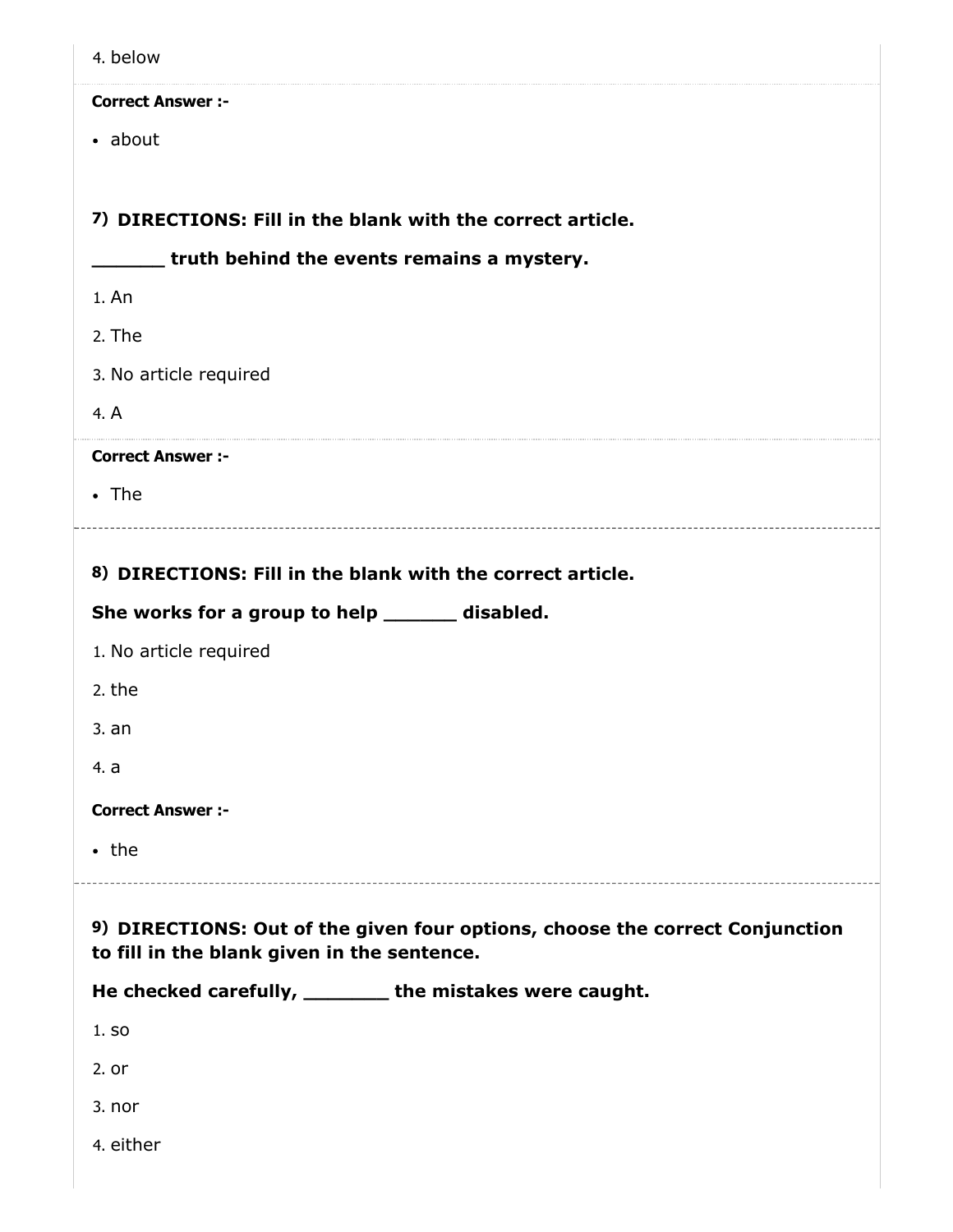$\cdot$  so

#### 10) DIRECTIONS: Out of the given four options choose one to join the two sentences given below to make a meaningful sentence.

He told us everything about the Plan.

We had agreed to keep it a secret for a while.

1. And

2. Hence

3. Though

4. Or

#### Correct Answer :-

• Though

#### 11) DIRECTIONS: Out of the given options, choose the most appropriate one to fill in the blank.

#### You \_\_\_\_\_\_\_\_\_ switch off the light when you leave the room.

- 1. ought to have
- 2. should have
- 3. may have
- 4. should

#### Correct Answer :-

• should

#### 12) DIRECTIONS: Find the word which can be replaced for the given sentence.

#### Extreme or irrational fear of water.

- 1. Pollution
- 2. Claustrophobia
- 3. Hydrophobia
- 4. Altiphobia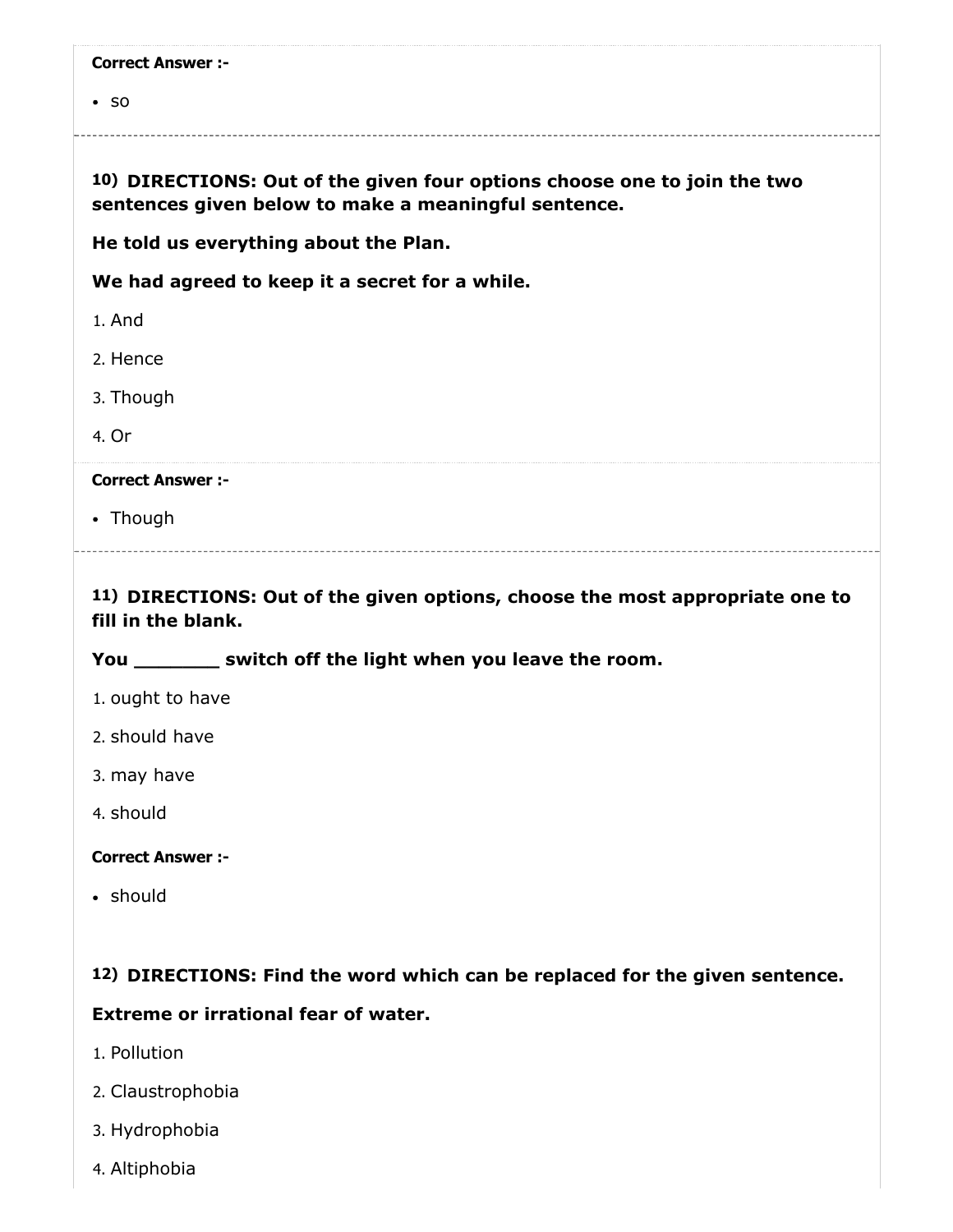| <b>Correct Answer :-</b>                                                                              |
|-------------------------------------------------------------------------------------------------------|
| • Hydrophobia                                                                                         |
|                                                                                                       |
| 13) DIRECTIONS: Find the word which can be replaced for the given sentence.                           |
| An idea or belief that is not true.                                                                   |
| 1. Calamity                                                                                           |
| 2. Illusion                                                                                           |
| 3. Incident                                                                                           |
| 4. Poverty                                                                                            |
| <b>Correct Answer :-</b>                                                                              |
| • Illusion                                                                                            |
|                                                                                                       |
| 14) BIBFCTIONC, In the sheep contours these might he $\cdot$<br>والماليان والمتحول المتمرات والمستحدد |

14) DIRECTIONS: In the given sentence there might be an error. Find out which part of the sentence has an error. lf there is no error, mark your answer as (d) i.e. 'No error'.

She plays (a)/ football on Sunday, (b)/ does she? (c)/ No Error (d)

1. (a)

2. (b)

3. (d)

4. (c)

Correct Answer :-

 $\bullet$  (c)

15) DIRECTIONS: In the given sentence there might be an error. Find out which part of the sentence has an error. lf there is no error, mark your answer as (d) i.e. 'No error'.

Robert is (a)/ the shortest boy (b)/ in his school. (c)/ No Error (d)

1. (a)

2. (b)

- 3. (d)
- 4. (c)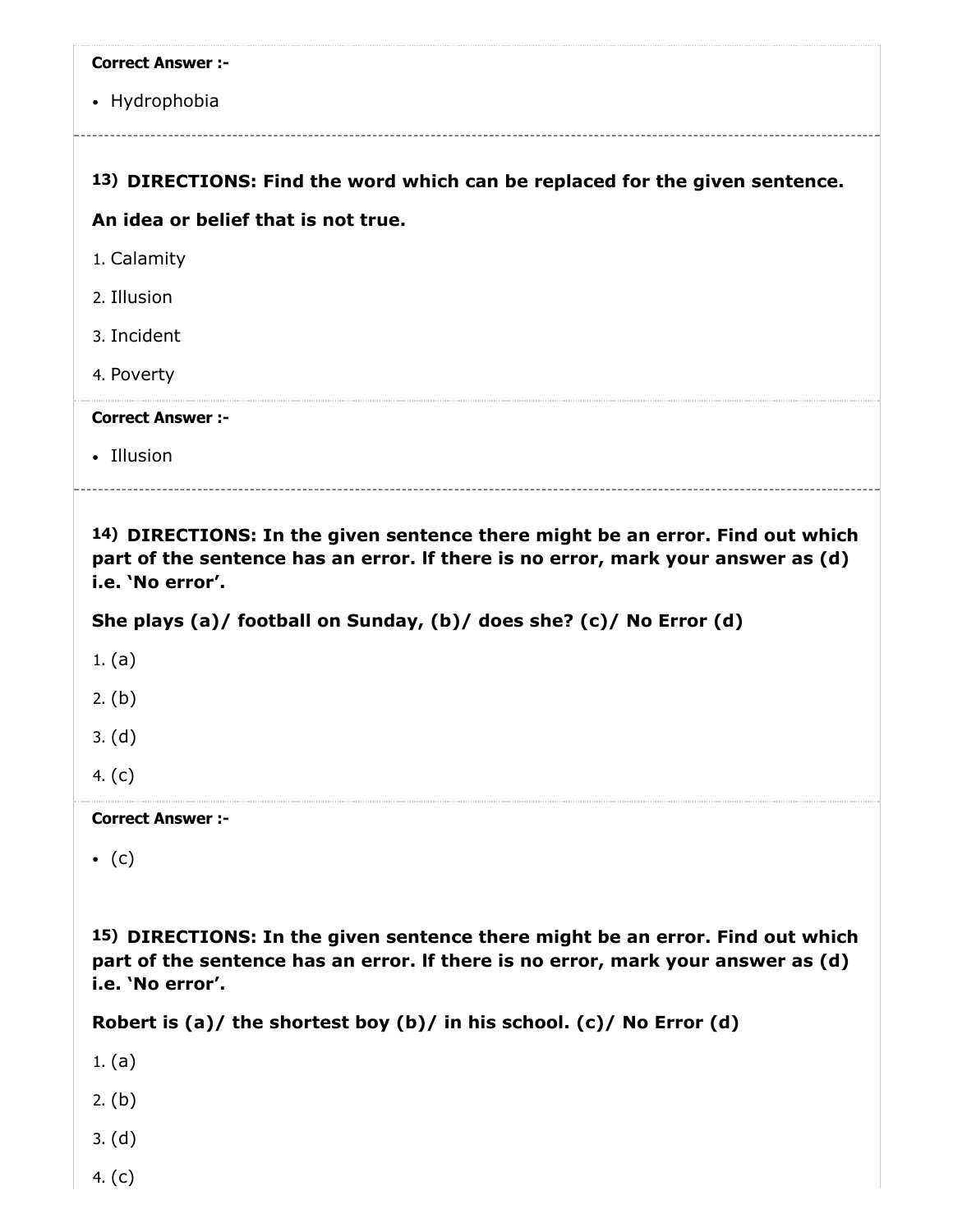$\bullet$  (d)

16) DIRECTIONS: A sentence with an underlined idiomatic expression is given. What is the meaning of the idiomatic expression 'leading a cat and dog life' in the sentence given below?

They were so happy when they first met each other, but after ten years together, they've started leading a cat and dog life.

- 1. to have a lot of pet animals at home
- 2. to have a life of arguments, fights, and disagreements
- 3. None of the above
- 4. to lead a peaceful and happy life

#### Correct Answer :-

to have a life of arguments, fights, and disagreements

17) DIRECTIONS: A sentence with an underlined idiomatic expression is given. What is the meaning of the idiomatic expression 'Bent on doing' in the sentence given below?

He was bent on getting married as soon as possible.

- 1. to have a dislike for something
- 2. None of the above
- 3. to be relaxed and lazy
- 4. to be determined to do or have something

#### Correct Answer :-

• to be determined to do or have something

18) DIRECTIONS: A sentence with an underlined word is given below. Find the Word which is most similar in meaning to the underlined word.

#### I don't think jeans is an appropriate attire for wedding.

1. solution

2. occasion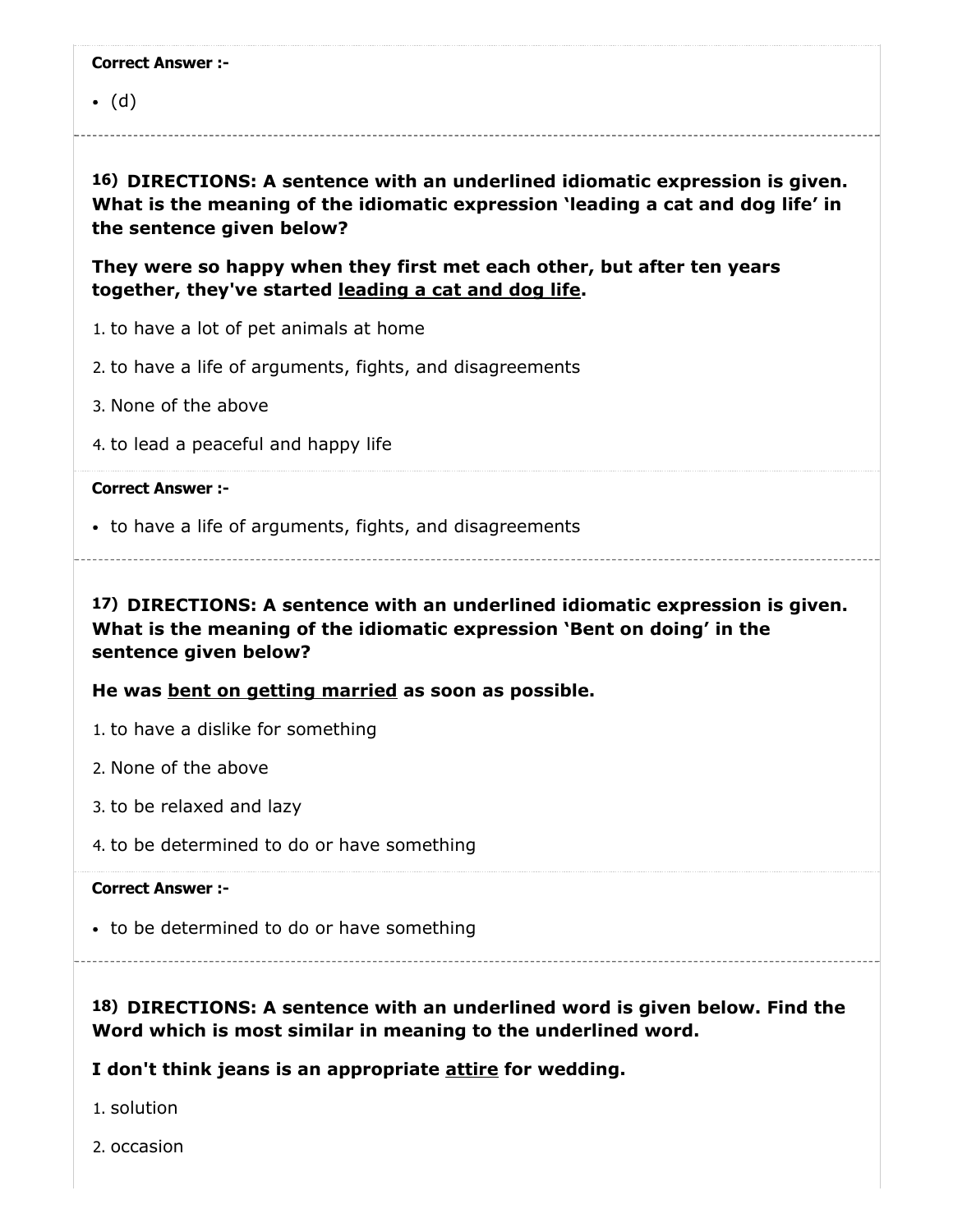- 3. ritual
- 4. clothes

• clothes

19) DIRECTIONS: A sentence with an underlined word is given below. Find the word which is opposite to the highlighted word from the given options.

I went to several libraries to gather information about the plans.

- 1. collect
- 2. cherish
- 3. preserve
- 4. distribute

#### Correct Answer :-

distribute

20) DIRECTIONS: A sentence with an underlined word is given below. Find the word which is opposite to the highlighted word from the given options.

Tales are told about an island inhabited by a race of giants, as tall as houses.

- 1. huge
- 2. high
- 3. monsters
- 4. dwarfs

#### Correct Answer :-

dwarfs

#### Topic:- General Science

# 1) Sound cannot travel through-/ ध्वनि निम्न में से गति नहीं कर सकती-

- 1. Air/ वायु
- 2. Water/ जल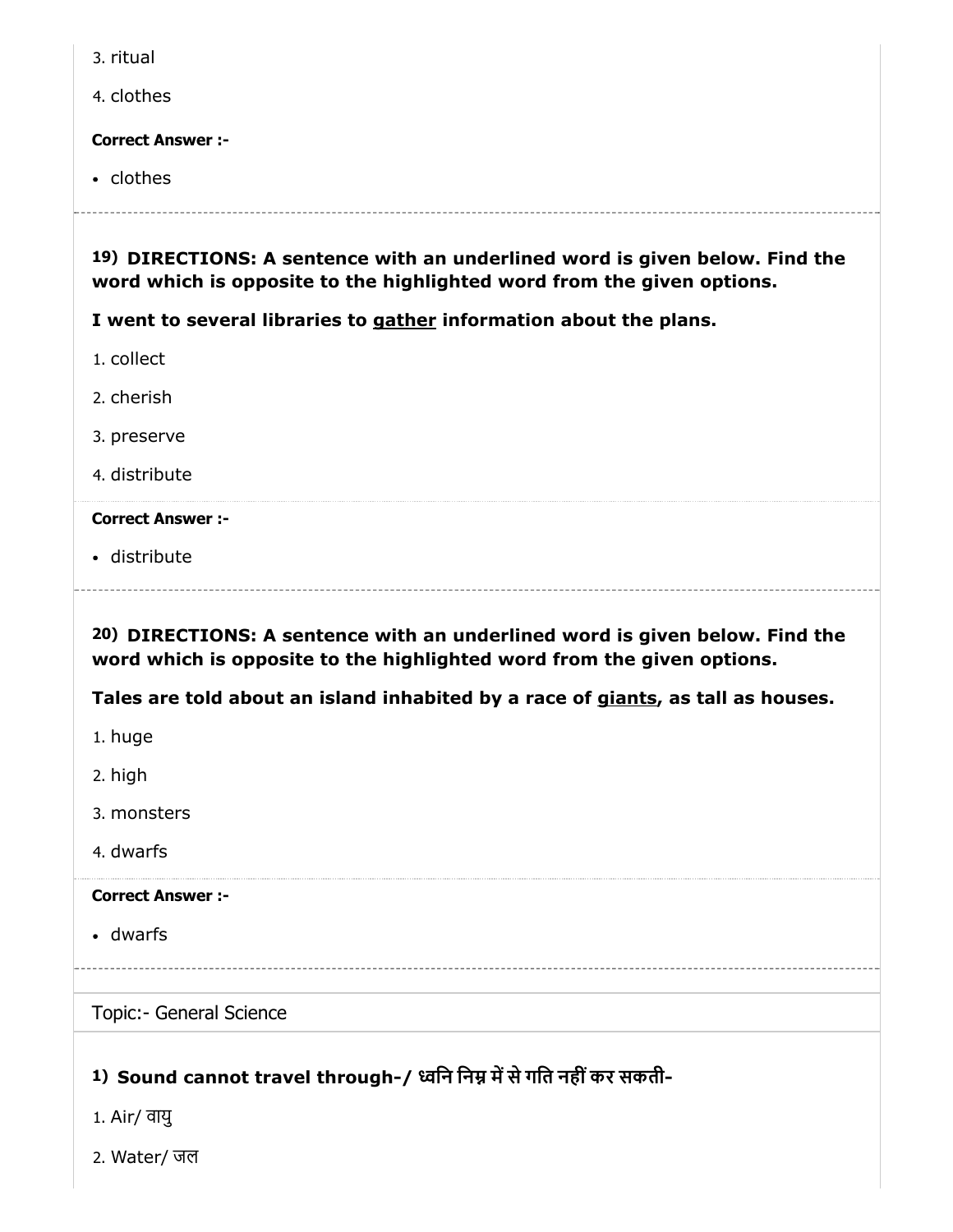- 3. Vacuum/ िनवात
- 4. Iron/ लोहा

• Vacuum/ निर्वात

# 2) Moustache, beard, wider shoulder, deeper voice all are the secondary sexual characteristics of an-/ दाढ़ी, मूँछ, चैड़े कन्धे, भारी आवाज सभी द्वितीयक लैंगिक लक्षण है-

- 1. Adult girl/ लड़की के
- 2. Adult boy/ लड़के के
- 3. Adolescent girl/ िकशोर लड़की के
- 4. Adolescent boy/ िकशोर लड़के के

#### Correct Answer :-

• Adult boy/ व्यस्क लड़के के

## 3) For an echo to be distinguishable from sound, the minimum time difference is:/ ध्वनि से एक प्रतिध्वनि को अलग पहचानने के लिए न्यूनतम समय अंतराल है:

- 1.0.1 sec/0.1 सेकंड
- 2. 1 sec/1 सेकंड
- 3.0.01 sec/0.01 सेकंड
- 4. 10 sec/10 सेकंड

#### Correct Answer :-

• 0.1 sec/0.1 सेकंड

# 4) Food cans are coating with tin and not with zinc because/खाद्य पदार्थ के डिब्बे के ऊपर टिन की परत होती है जिंक की नहीं क्योंकि:

- 1. Zinc has a higher melting point than tin/जिंक का टिन से अधिक गलनांक बिंदु है।
- 2. Zinc is costlier than tin/जिंक टिन की तुलना में महंगा है।
- 3. Zinc is less reactive than tin/जिंक टिन की तुलना में कम प्रतिक्रियाशील है।
- 4. Zinc is more reactive than tin/जिंक टिन से अधिक प्रतिक्रियाशील है।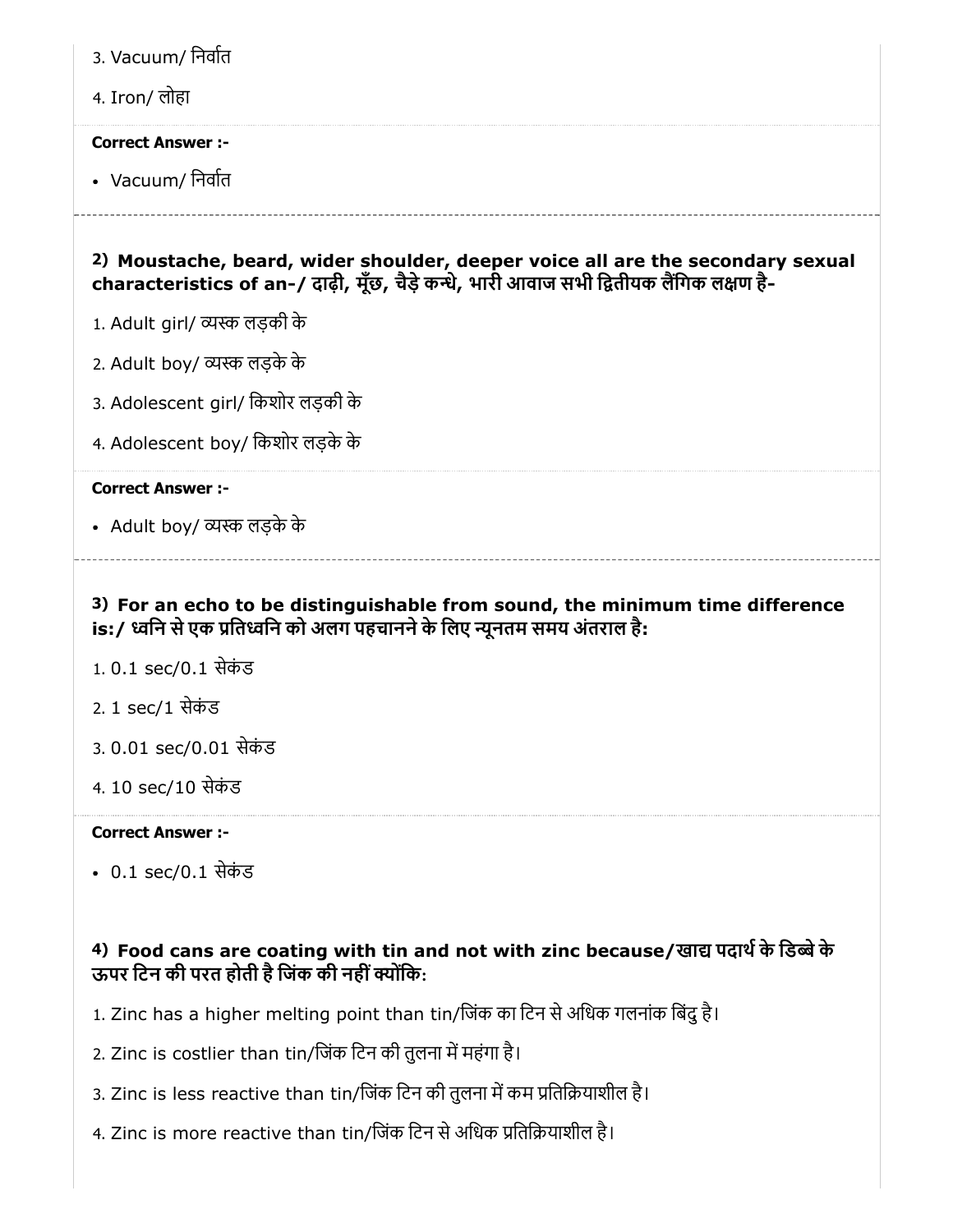• Zinc is costlier than tin/जिंक टिन की तुलना में महंगा है।

# 5) The focal length of human eye lens is (with relaxed eye)-/ इंसान की आँख के लैंस की फोकस दूरी (सामान्य आँख के साथ) है:

1. 2.5 cm

2. 25 cm

3. 25 m

4. $\infty$ 

#### Correct Answer :-

 $-2.5 cm$ 

# 6) An alloy is:/एक मिश्र धातु क्या है?

- 1. A homogeneous mixture/एक सजातीय मिश्रण
- 2. A compound/एक यौिगक
- 3. An element/एक त
- 4. A heterogeneous mixture/एक िवषम िमण

#### Correct Answer :-

• A homogeneous mixture/एक सजातीय मिश्रण

## 7) A cart being carried by a horse is an example of-/ घोड़े द्वारा ले जायी गई एक घोड़ा गाड़ी उदाहरण है-

- 1. Mechanical force/ यांिक बल
- 2. Electrostatic force/ िवद्ुयत बल
- 3. Gravitational force/ गुरूत्वीय बल
- 4. Muscular force/ शारीरक बल

#### Correct Answer :-

Muscular force/ शारीरक बल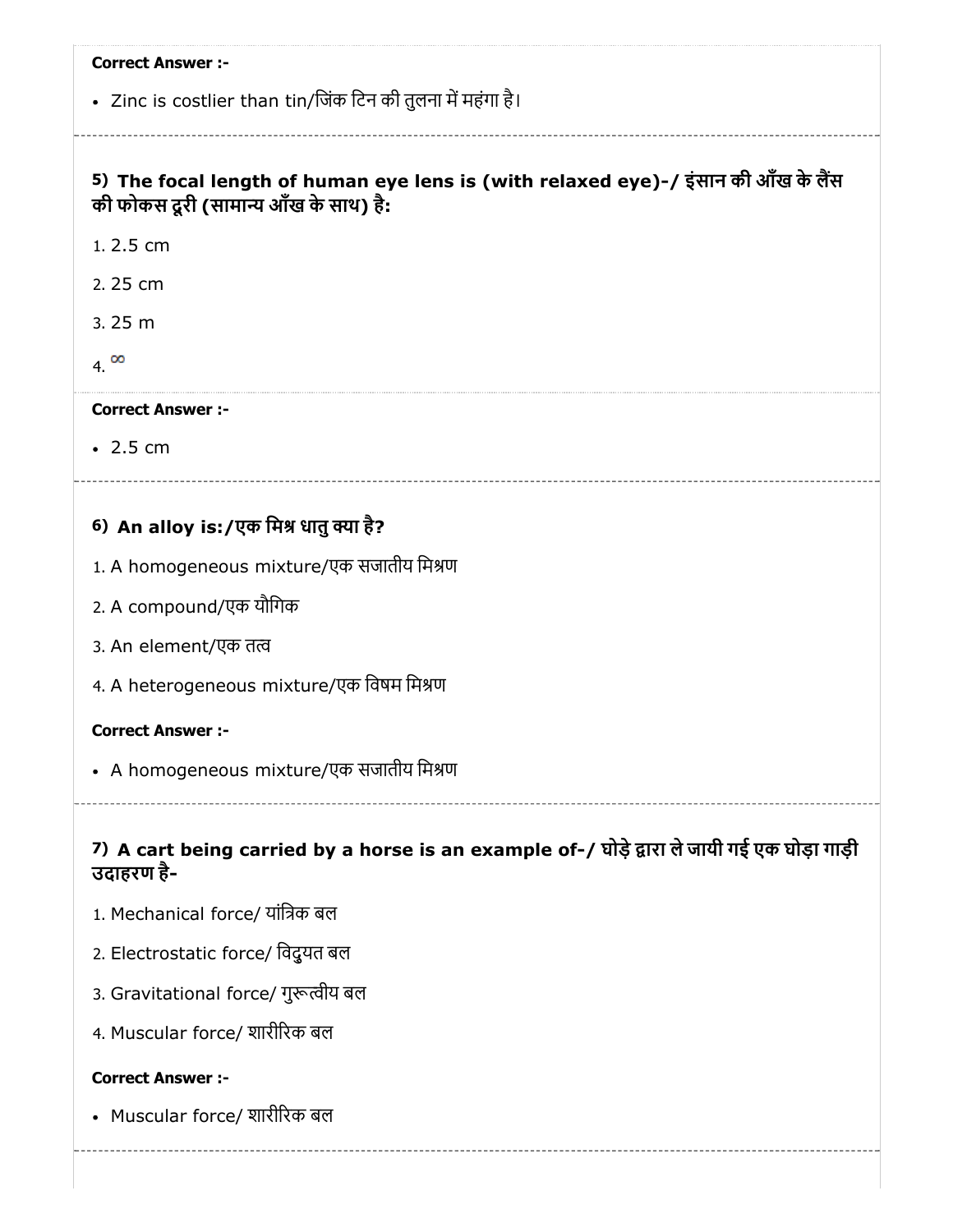# 8) Which of the following is a producers?/ निम्न में से कौन उत्पादक है?

- 1. Decomposer/ अपघटनकारी
- 2. Herbivores/ शाकाहारी
- 3. Carnivores/ माँसाहारी
- 4. Green plants/ हरे पादप

# Correct Answer :-

• Green plants/ हरे पादप

# 9) Which of the following Kingdom represents bacteria?/ निम्न में से कौन-सा जगत बैक्टीरिया का प्रतिनिधित्व करता है?

- 1. Protista/ प्रोटिस्ट
- 2. Monera/ मोनेरा
- 3. Metazoa/मेटाजोआ
- 4. Protozoa/ प्रोटोजोआ

# Correct Answer :-

• Monera/ मोनेरा

# 10) An electrovalent bond or ionic bond is formed between-/ एक वैद्ुयत संयोजी बंध या आयनिक बंध किसके मध्य बनता है-

- 1. Two electropositive atoms/ दो विदुयतधनी परमाणुओं के मध्य
- 2. Two electronegative atoms/ दो विदुयतऋणी परमाणुओं के मध्य
- 3. Electropositive and electronegative atoms/ विदुयतधनी तथा विदुयतऋणी परमाणुओं के मध्य
- 4. Two metals/ दो धातुओं के मध्य

# Correct Answer :-

• Electropositive and electronegative atoms/ विदुयतधनी तथा विदुयतऋणी परमाणुओं के मध्य

# 11) Cinnabar is an ore of/ सिन्नर किसका एक अयस्क है?

- 1. Hg
- 2. Zn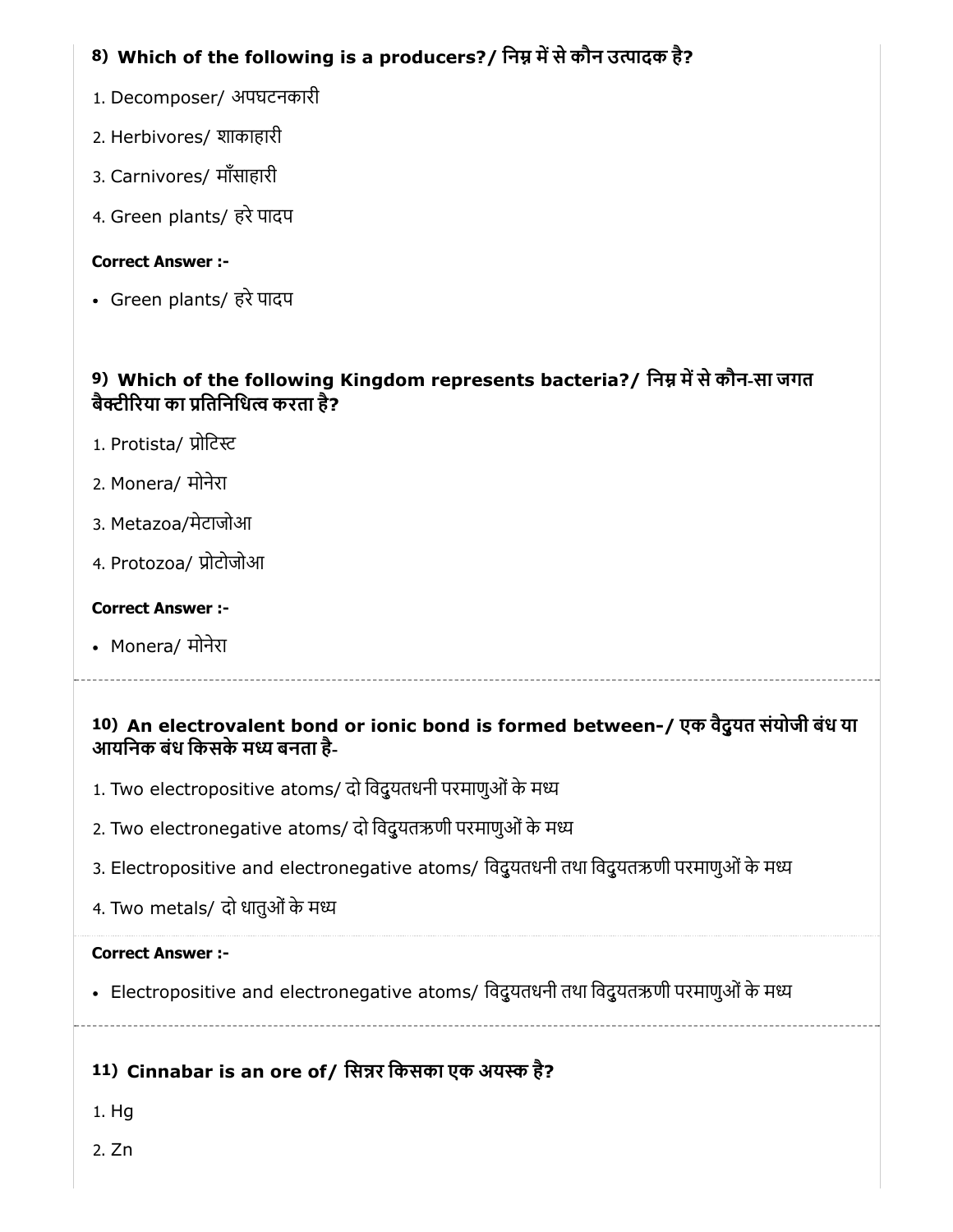4. Cu

Correct Answer :-

 $\cdot$  Hg

12) A method in which roots are initiated on the stem while still attached with the parent plant is called-/ विधि जिसमें मूल स्तम्भ पर निकलती है जबकि जनक पादप के साथ जुड़ी रहती है, कहलाती है-

- 1. Layering/ लेयरंग
- 2. Tissue culture/ ऊतक संवधन
- 3. Budding/ मुकुलन
- 4. Grafting/ ाफिटंग

#### Correct Answer :-

Layering/ लेयरंग

13) Which property of metals is used for making bells and strings of musical instruments like Sitar and Violin?/ सितार और वायलिन जैसे संगीत वाद्ययंत्रों की घंटी और तार बनाने के लिए धातुओं की कौन-सा लक्षण पाया जाता है?

- 1. Conductivity/ विशिष्ट चालकता
- 2. Malleability/ आघातवधनीयता
- 3. Sonorousness/अध्वन्यात्मक
- 4. Ductility/ लचीलापान

#### Correct Answer :-

• Sonorousness/अध्वन्यात्मक

# $14)$  Cl $^-$  is the conjugate base of / Cl $^-$  संयुग्मी का आधार क्या है?

- 1. HCl
- 2. HOCl
- 3.  $HClO<sub>4</sub>$
- 4. HClO $_3$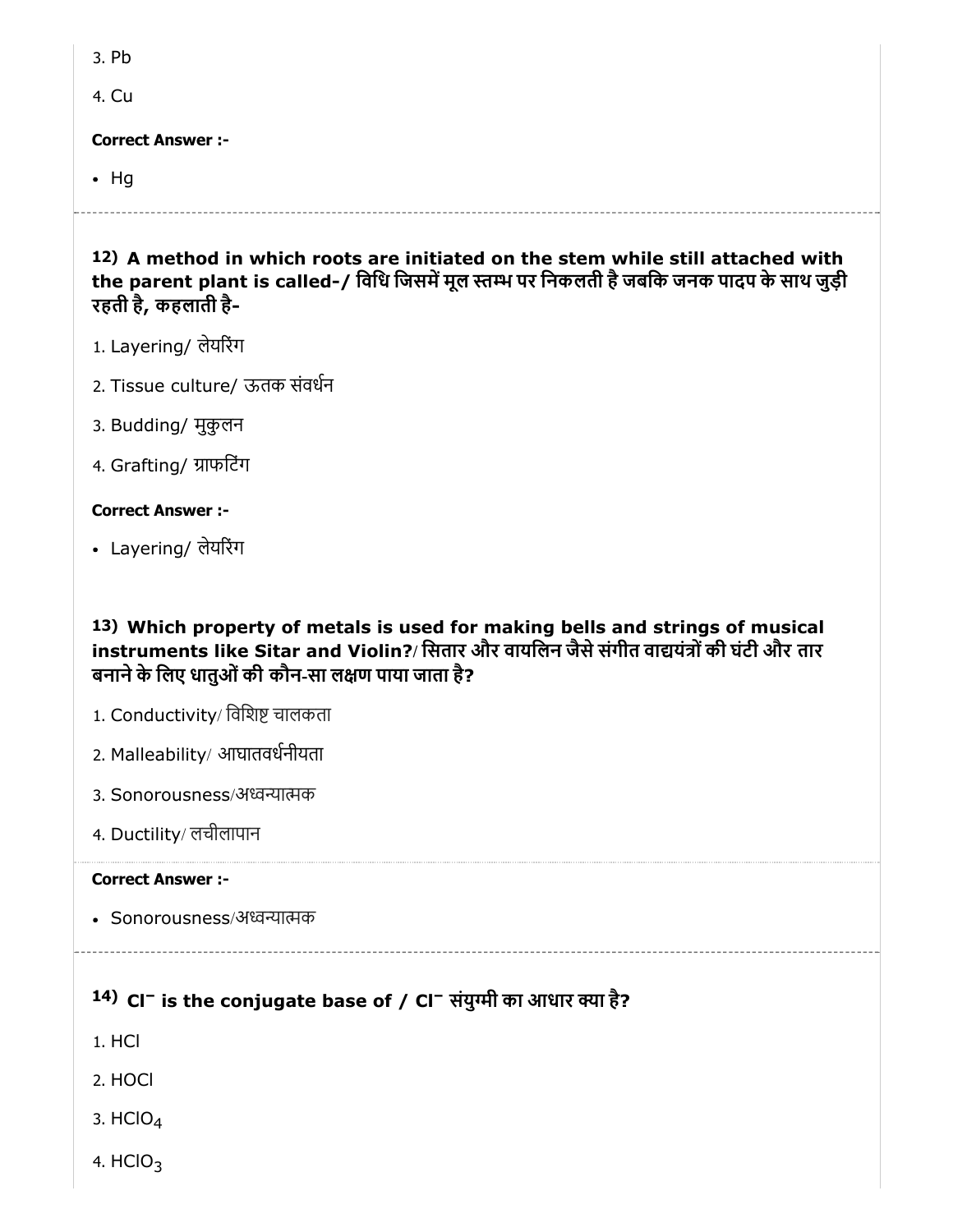• HCl

## 15) When electric current is passed through acidulated water, the gases produced are-/ जब विदुयत धारा एक अम्लीकृत जल से प्रवाहित की जाती है, इससे उत्पन्न गैसे होती हैं-

1. None of these/ इनमें से कोई नहीं

- 2. Oxygen and hydrogen perioxide/ ऑक्सीजन तथा हाइडोजन परॉक्साइड
- 3. Hydrogen and ozone/ हाइडोजन तथा ओजोन
- 4. Hydrogen and oxygen/ हाइड़ोजन तथा आक्सीकरण

#### Correct Answer :-

• Hydrogen and oxygen/ हाइड़ोजन तथा आर्क्सीकरण

## 16) In electromagnetic induction, the induced e.m.f. in a coil is independent of:/ विदयत चुम्बकीय प्रेरण में कुण्डली में प्रेरित वि.बा.बल निर्भर नहीं करता है:

- 1. Change in the flux/ परवतन
- 2. None of the above/ उपरोक्त में से कोई नहीं
- 3. Time/ समय
- 4. Resistance of the circuit/ परिपथ का प्रतिरोध

#### Correct Answer :-

• Resistance of the circuit/ परिपथ का प्रतिरोध

#### 17) Amoeba, Euglena, Giradia all are examples of–/ अमीबा, युग्लीना तथा जियाडिया उदाहरण है-

- 1. Algae/ शैवाल
- 2. Fungi/ कवक
- 3. Viruses/ िवषाणु
- 4. Protozoa/ प्रोटोजोआ

#### Correct Answer :-

• Protozoa/ प्रोटोजोआ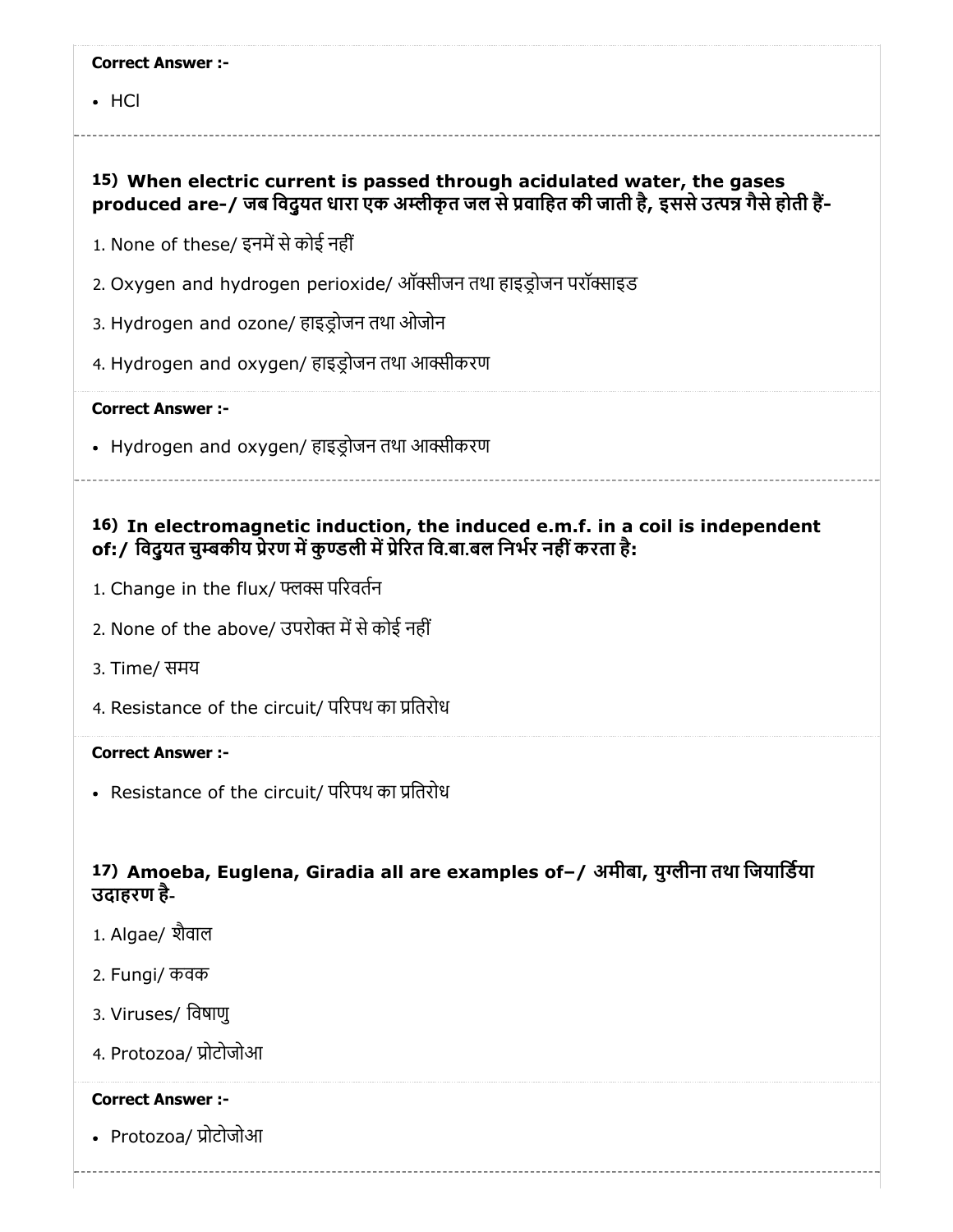# 18) In plant cells, cell wall is made up of-/ पादप कोशिका में, कोशिका भित्ती बनी होती है-

- 1. Protein/ ोटीन की
- 2. Fat/ वसा की
- 3. A viscous fluid/ एक श्यान द्रव्य
- 4. Cellulose/ सेल्यूलोज की

#### Correct Answer :-

• Cellulose/ सेल्यूलोज की

# 19) Image formed by a convex mirror is:/ उत्तल दर्पण द्वारा बनने वाला प्रतिबिम्ब होता है:

- 1. Virtual/ आभासी
- 2. Enlarged/ आकार में बड़ा
- 3. Real/ वास्तविक
- 4. Inverted/ उल्टा

#### Correct Answer :-

Virtual/ आभासी

# 20) Which of the nine planets is nearest to sun:/ नव ग्रहों में से सूर्य के सबसे नजदीक ग्रह है:

- 1. Jupiter/ वृहस्पति
- 2. Mercury/ बुध
- 3. Venus/शु
- 4. Mars/ मंगल

#### Correct Answer :-

Mercury/ बुध

#### Topic:- General Knowledge

#### 1) Over \_\_\_\_\_\_ of the state's total area is covered by forests./ \_\_\_\_\_भाग को रा के कुल क्षेत्रफल से जंगलों द्वारा कवर किया गया है।

1. 25%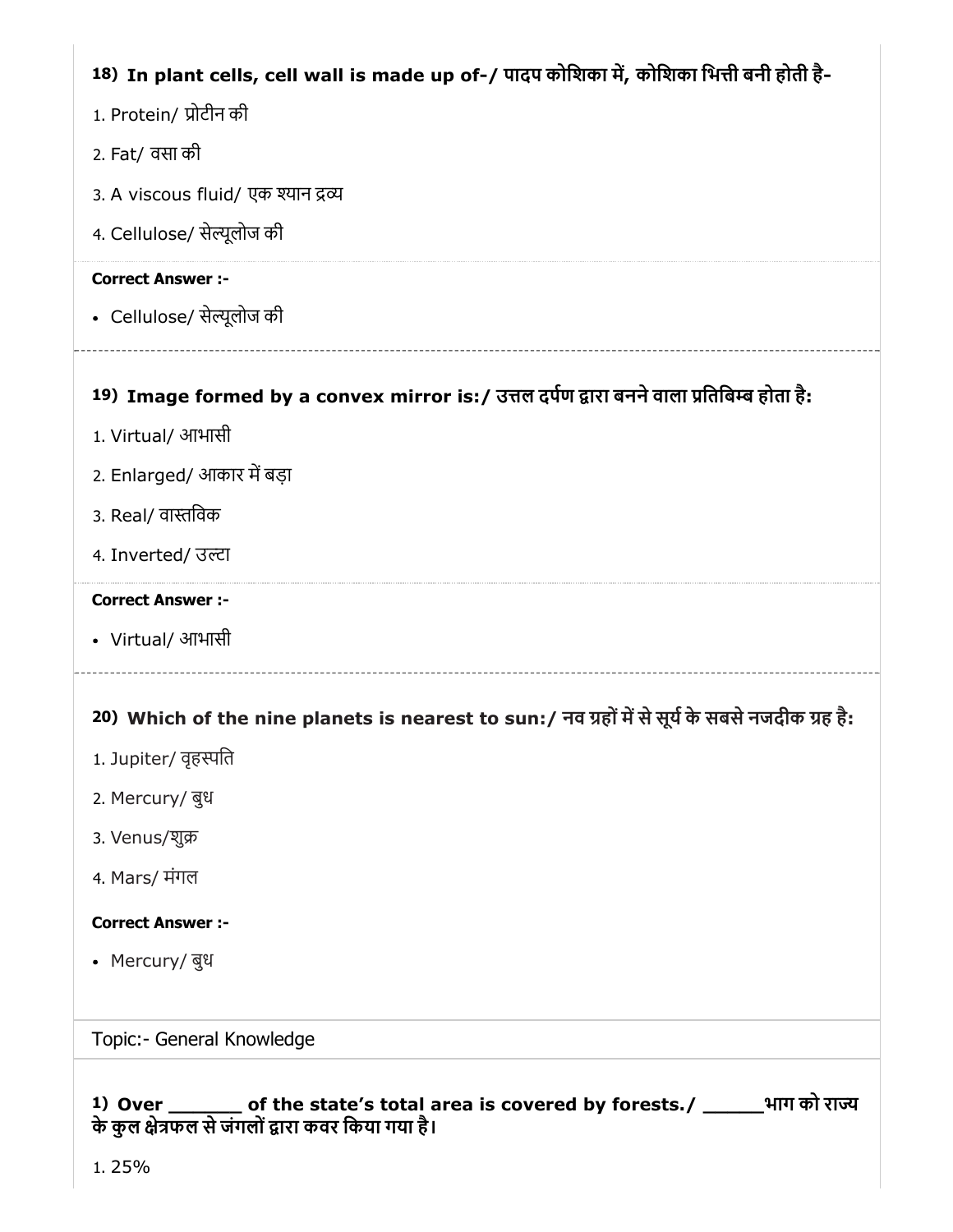- 2. 20%
- 3. 40%
- 4. 30%

 $-30%$ 

# 2) Other than Madhya Pradesh, the Sone also flows through:/ म देश के अलावा

- 1. Chhattisgarh/ छत्तीसगढ
- 2. Uttar Pradesh/ उत्तर प्रदेश
- 3. Gujarat/ गुजरात

सोन कहाँबहती है?

4. Maharashtra/ महारा

#### Correct Answer :-

• Uttar Pradesh/ उत्तर प्रदेश

## 3) Besides Hindi, the renowned writer and painter Amritlal Vegad also writes in: /हिंदी के अलावा, प्रसिद्ध लेखक और चित्रकार अमृतलाल वेगड़ किस भाषा में लिखते हैं?

- 1. Gujarati/गुजराती
- 2. Punjabi/पंजाबी
- 3. Marathi/मराठी
- 4. Maithili/मैिथली

#### Correct Answer :-

Gujarati/गुजराती

## 4) In the Pratibha Vikas Programme, basic competencies are developed in the languages of :/प्रतिभा विकास प्रोग्राम में कौन-सी भाषा/ भाषाओं में बुनियादी दक्षता का विकास किया जाता है?

- 1. None of these/इनमे से कोई नहीं
- 2. English/अंग्रेज़ी
- 3. Hindi/िहंदी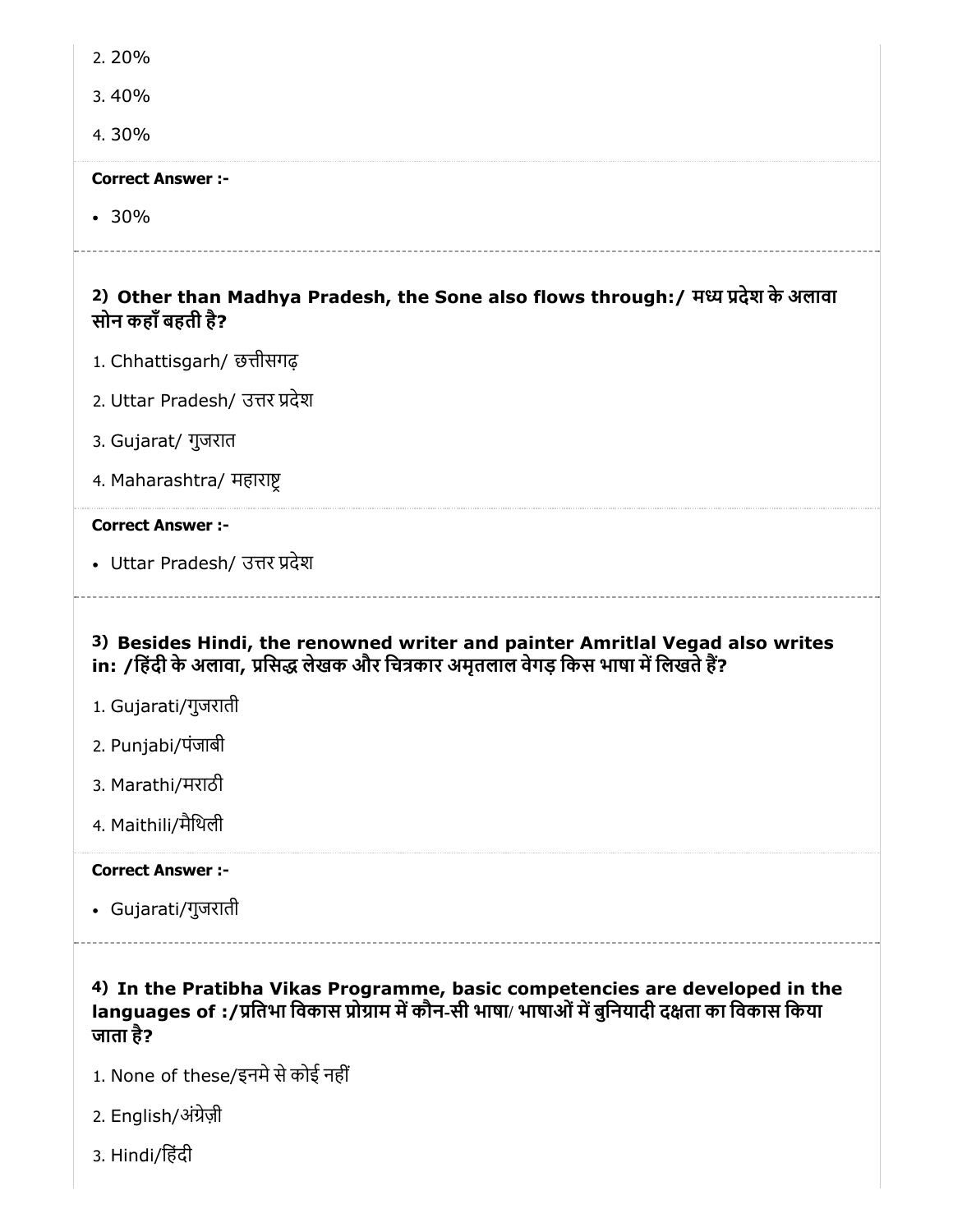| 4. Both of the above/उपरोक्त दोनों                                                                                                                                        |
|---------------------------------------------------------------------------------------------------------------------------------------------------------------------------|
| <b>Correct Answer :-</b>                                                                                                                                                  |
| • Both of the above/उपरोक्त दोनों                                                                                                                                         |
| 5) Birha is a popular style of folk singing in the region of:/ बिरहा लोक गायन की एक<br>लोकप्रिय शैली किस क्षेत्र से सम्बंधित है?                                          |
| 1. Bundelkhand/बुंदेलखंड                                                                                                                                                  |
| 2. Nimar/ निमाड़                                                                                                                                                          |
| 3. Baghelkhand/ बघेलखण्ड                                                                                                                                                  |
| 4. Malwa/ मालवा                                                                                                                                                           |
| <b>Correct Answer :-</b>                                                                                                                                                  |
| • Baghelkhand/ बघेलखण्ड                                                                                                                                                   |
|                                                                                                                                                                           |
| 6) Bhagwat Rawat is a renowned _______ /भागवत रावत प्रसिद्ध________<br>थे।                                                                                                |
| 1. None of these/इनमे से कोई नहीं                                                                                                                                         |
| 2. Journalist/पत्रकार                                                                                                                                                     |
| 3. Poet/कवि                                                                                                                                                               |
| 4. Actor/अभिनेता                                                                                                                                                          |
| <b>Correct Answer :-</b>                                                                                                                                                  |
| • Poet/कवि                                                                                                                                                                |
| 7) Where was the famous Indian craftsman Mohammed Yusuf Khatri born in<br>Madhya Pradesh?/प्रसिद्ध भारतीय कारीगर मोहम्मद यूसुफ खत्री का जन्म मध्य प्रदेश में कहाँ हुआ था? |
| 1. Dhar/धार                                                                                                                                                               |
| 2. Hoshangabad/होशंगाबाद                                                                                                                                                  |
| 3. Sehore/सीहोर                                                                                                                                                           |
| 4. Bagh/बाग                                                                                                                                                               |
| <b>Correct Answer :-</b>                                                                                                                                                  |
| • Bagh/बाग                                                                                                                                                                |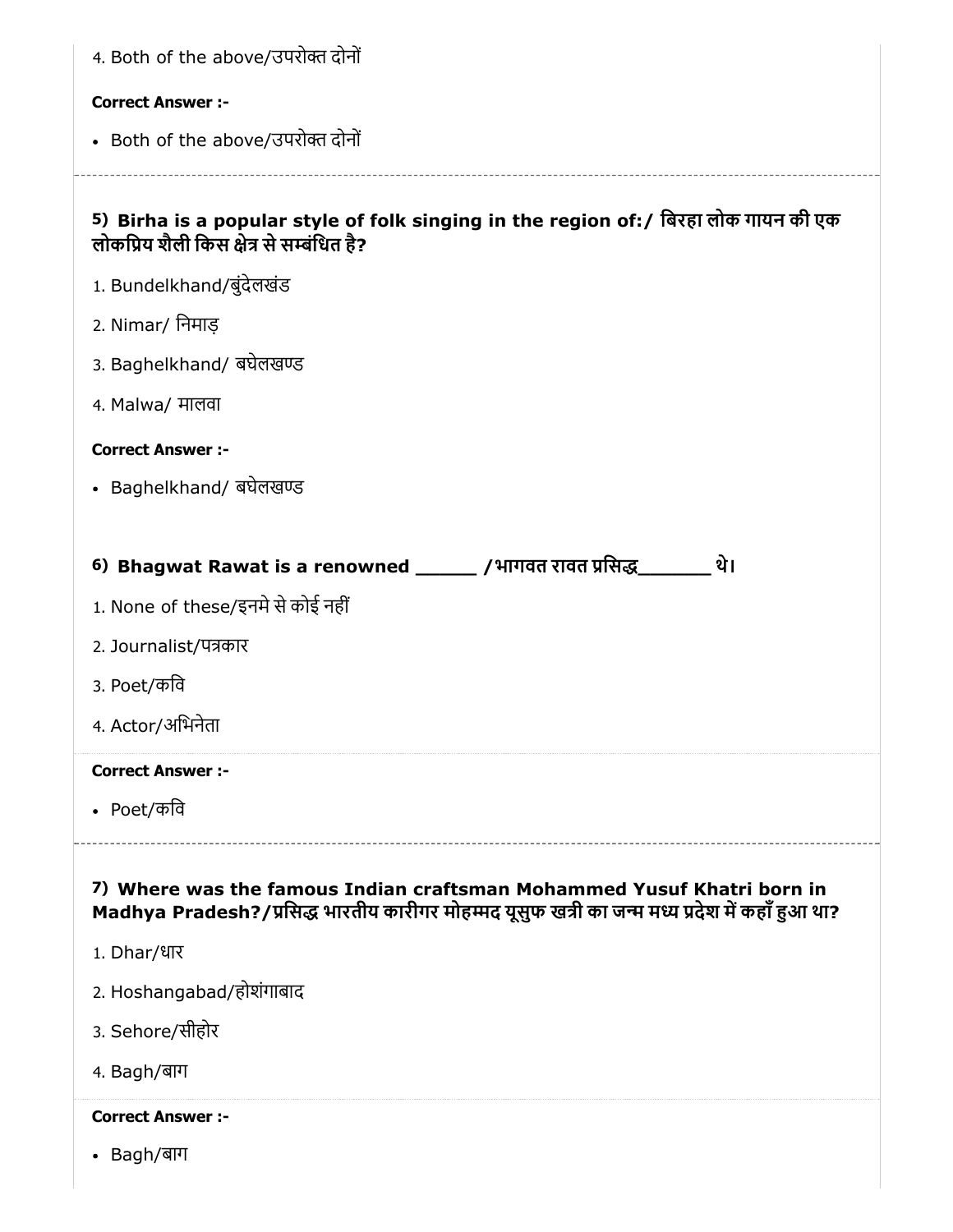# 8) Which of the following ores is/are found in Madhya Pradesh?/निम्न में से कौन-सा 9) Which of the following can be seen in the Madhai Forest?/ निम्न में से कौन-सा मढ़ई 10) Which of the following cities of Madhya Pradesh had a team in the World अयस्क मध्य प्रदेश में पाया जाता हैं? 1. None of these/इनमे से कोई नहीं 2. Iron/लोहा 3. Both of the above/उपरोत दोनों 4. Magnesium/मैगनीिशयम Correct Answer :- • Both of the above/उपरोक्त दोनों वन में देखा जा सकता है? 1. Tiger/ बाघ 2. Indian bison/ भारतीय जंगली भैंसा 3. Leopard/ तदुआ 4. All of the above/ उपरोक्त सभी Correct Answer :- • All of the above/ उपरोक्त सभी Series Hockey?/ विश्व सिरीज़ हॉकी में मध्य प्रदेश के निम्न शहरों में से कौन सी टीम थी? 1. Jabalpur/ जबलपुर 2. Indore/ इंदौर 3. Bhopal/ भोपाल 4. Gwalior/ ग्वालियर Correct Answer :- Bhopal/ भोपाल

11) Who out of the following is a renowned painter?/निम्नलिखित में से कौन एक प्रसिद्ध चित्रकार है?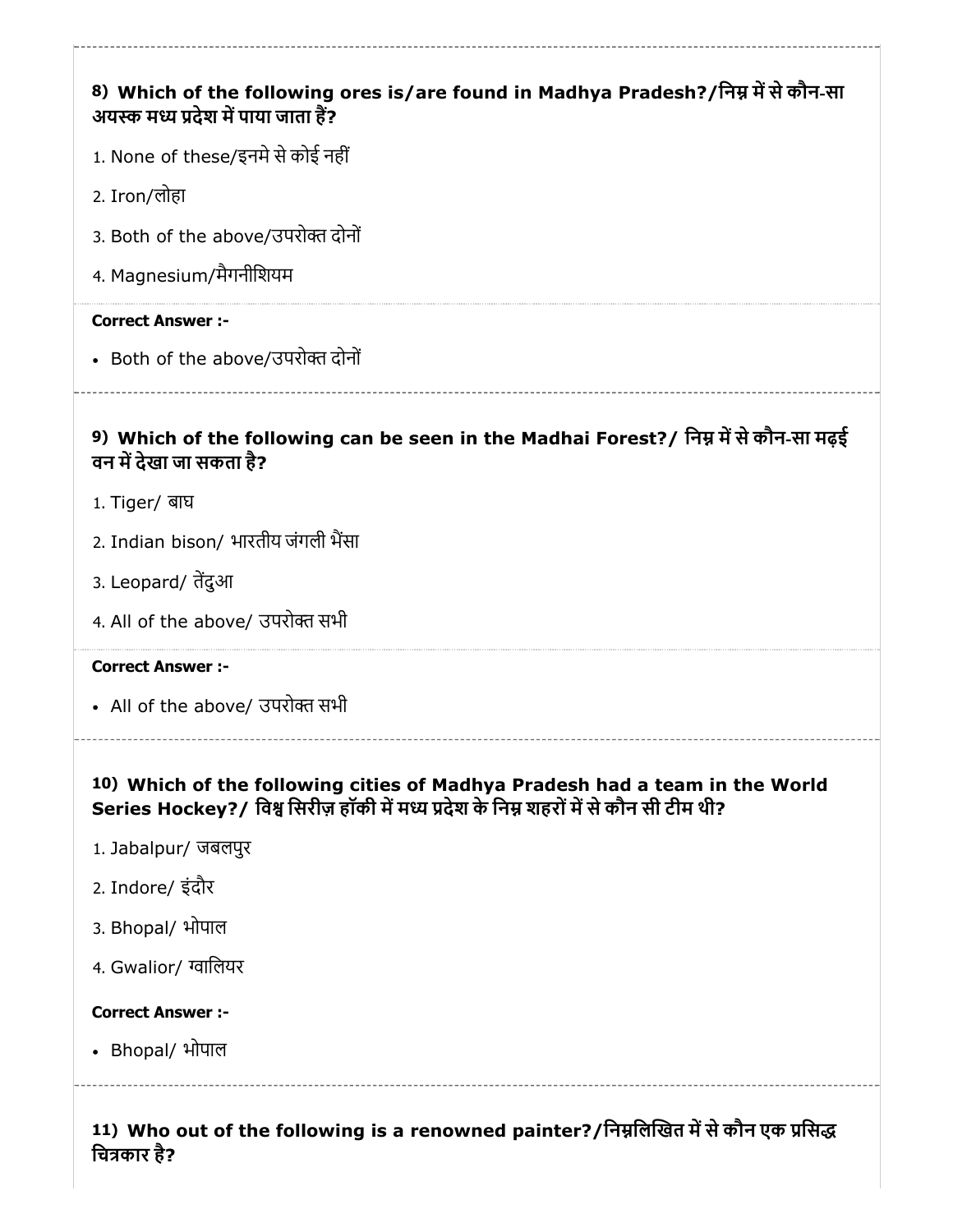- 1. None of these/इनमे से कोई नहीं
- 2. Kumar Gandharva/कुमार गंधव
- 3. Narayan Shridhar Bendre/नारायण श्रीधर बेंद्रे
- 4. Both of the above/उपरोक्त दोनों

• Narayan Shridhar Bendre/नारायण श्रीधर बेंद्रे

# 12) When was the Madhav Music School established by Pt. Vishnu Narayan Bhatkhande?/ प. विष्णु नारायण भातखण्डे द्वारा माधव संगीत विद्यालय कब स्थापित किया गया था?

- 1. 1918
- 2. 1920
- 3. 1921
- 4. 1919

#### Correct Answer :-

• 1918

# 13) The Pashupatinath Temple at Mandsaur is located beside the river:/ मंदसौर स्थित पशुपतिनाथ मंदिर के समीप कौन- सी नदी स्थित है?

- 1. Kahn/ कहन
- 2. Dhasan/ धसान
- 3. Shivna/ िशवना
- 4. Mahi/ माही

#### Correct Answer :-

• Shivna/ शिवना

# 14) The block printers of \_\_\_\_\_\_ Of Madhya Pradesh create unique Batik works on sarees./मध्यप्रदेश के \_\_\_\_\_\_\_\_ के ब्लॉक प्रिंटर, साड़ियों में अद्वितीय बाटिक का काम करते है।

- 1. Datia/दितया
- 2. Bhairongarh/भैरोंगढ
- 3. Gwalior/ग्वालियर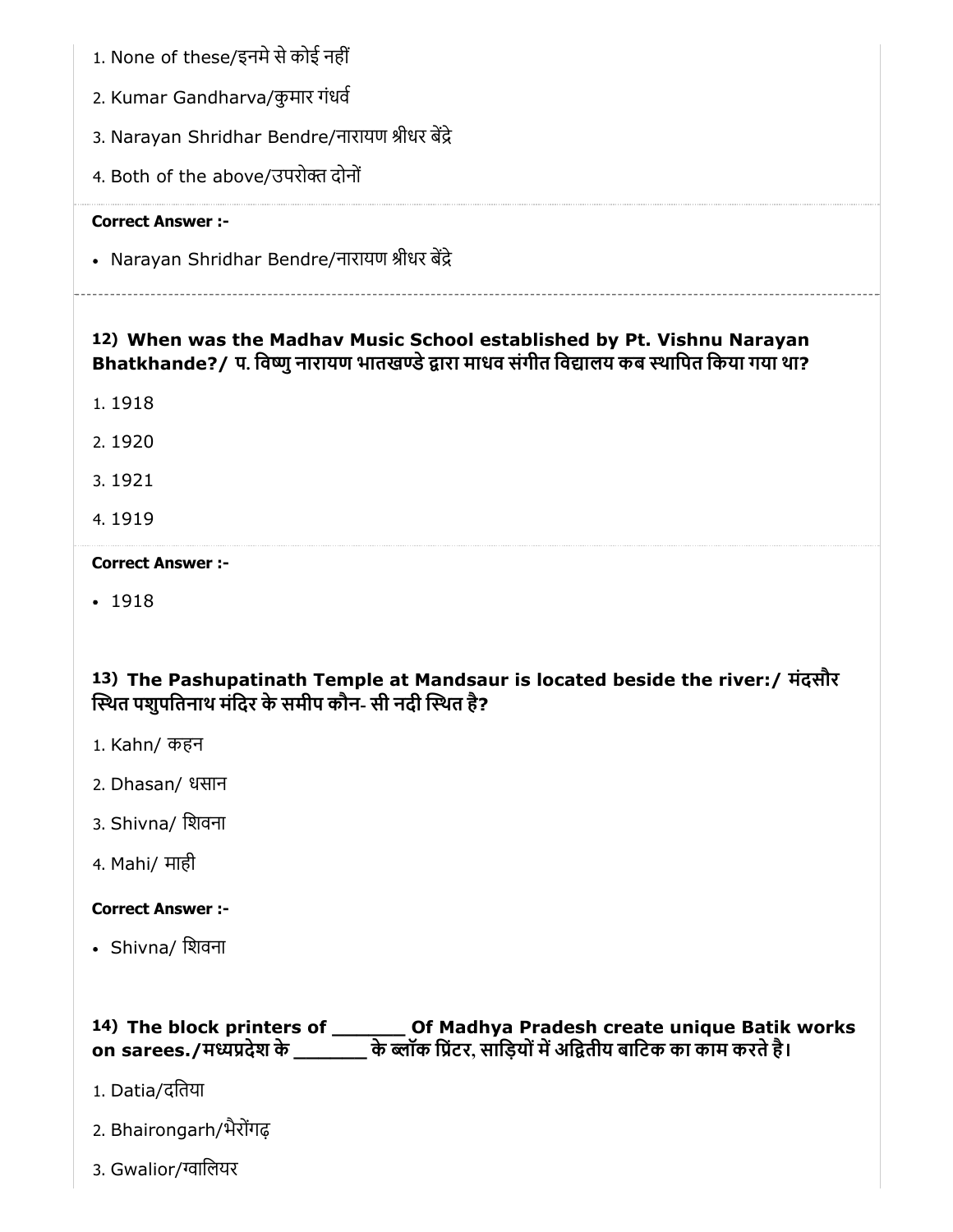| 4. Mandsaur/मंदसौर |  |
|--------------------|--|
|                    |  |
|                    |  |

• Bhairongarh/भैरोंगढ

15) The Madhya Pradesh Government has declared the year 2017 as the 'Garib Kalyan Varsh' in remembrance of:/मध्यप्रदेश सरकार ने किसके समर्पण में वर्ष 2017 को गरीब कल्याण वर्ष घोषित किया है?

- 1. Jai Prakash Narayan/जय काश नारायण
- 2. Jawaharlal Nehru/जवाहर लाल नेह
- 3. Pandit Deendayal Upadhyay/पंडित दीनदयाल उपाध्याय
- 4. B. R. Ambedkar/बी.आर. अंबेडकर

#### Correct Answer :-

• Pandit Deendayal Upadhyay/पंडित दीनदयाल उपाध्याय

## 16) Through which of the following national parks of Madhya Pradesh does the Banjar river flow?/ मध्य प्रदेश के निम्नलिखित राष्टीय उद्यानों में से कौन- से उद्यान से बंजर नदी बहती है?

- 1. None of these/ इनमे से कोई नहीं
- 2. Kanha Tiger Reserve/ कान्हा टाइगर रिजर्व
- 3. Bandhavgarh National Park/ बांधवगढ़ राष्ट्रीय उद्यान
- 4. Madai National Park/ मादई राष्ट्रीय उद्यान

#### Correct Answer :-

• Kanha Tiger Reserve/ कान्हा टाइगर रिजर्व

17) The present Madhya Pradesh state is spread over an area of about \_\_\_\_\_ lakh Ha./वर्तमान मध्यप्रदेश राज्य \_\_\_\_\_\_\_ लाख हेक्टेयर क्षेत्र फल में फैला हुआ है।

1. 502

2. 470

3. 425

4. 308

Correct Answer :-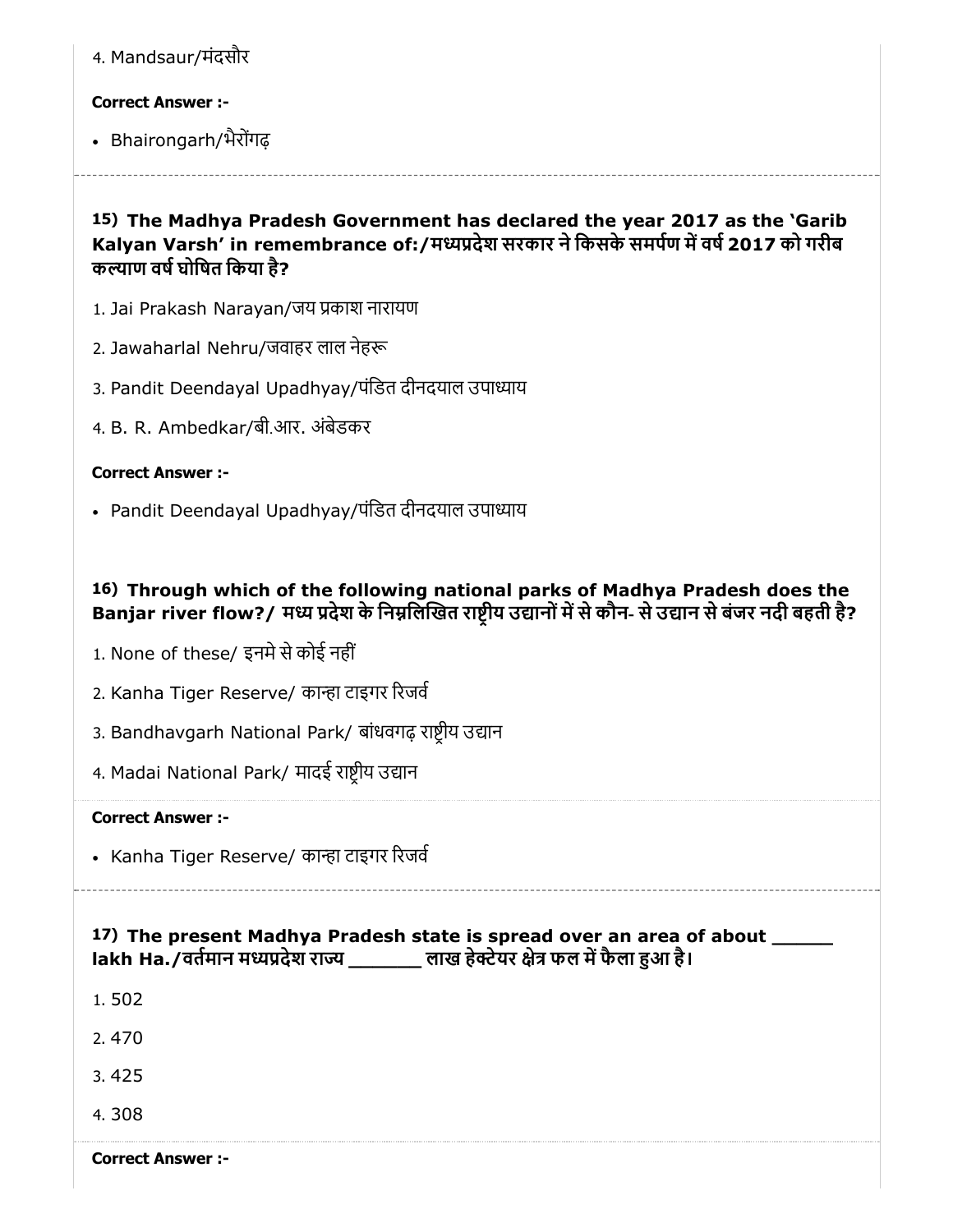# 18) Where has Madhya Pradesh state's first Biomethanation Plant been inaugurated/ मध्यप्रदेश का सर्वप्रथम बायोमिथेनेशन कारख़ाना का उदघाटन कहाँ हुआ है?

- 1. Morena / मुरैना
- 2. Bhopal / भोपाल
- 3. Gwalior / ग्वालियर
- 4. Mandsaur / मंदसौर

#### Correct Answer :-

Bhopal / भोपाल

#### 19) Sunil Kewat is related to which sports?/ सुनील केवट की खेल सेसंिधत है?

- 1. Football/ फुटबॉल
- 2. Cricket/ िकेट
- 3. Kayaking canoeing/ कयाकिंग-केनोइंग
- 4. Hockey/ हॉकी

#### Correct Answer :-

- Kayaking canoeing/ कयार्किंग-केनोइंग
	-

#### 20) On which of the following rivers is the Gandhi Sagar Dam built?/ गांधी सागर बांध का निर्माण निम्न में से किन नदियों पर किया गया है?

- 1. Narmada/ नमदा
- 2. Betwa/ बेतवा
- 3. Halali/ हलाली
- 4. Chambal/ चंबल

#### Correct Answer :-

Chambal/ चंबल

Topic:- General Hindi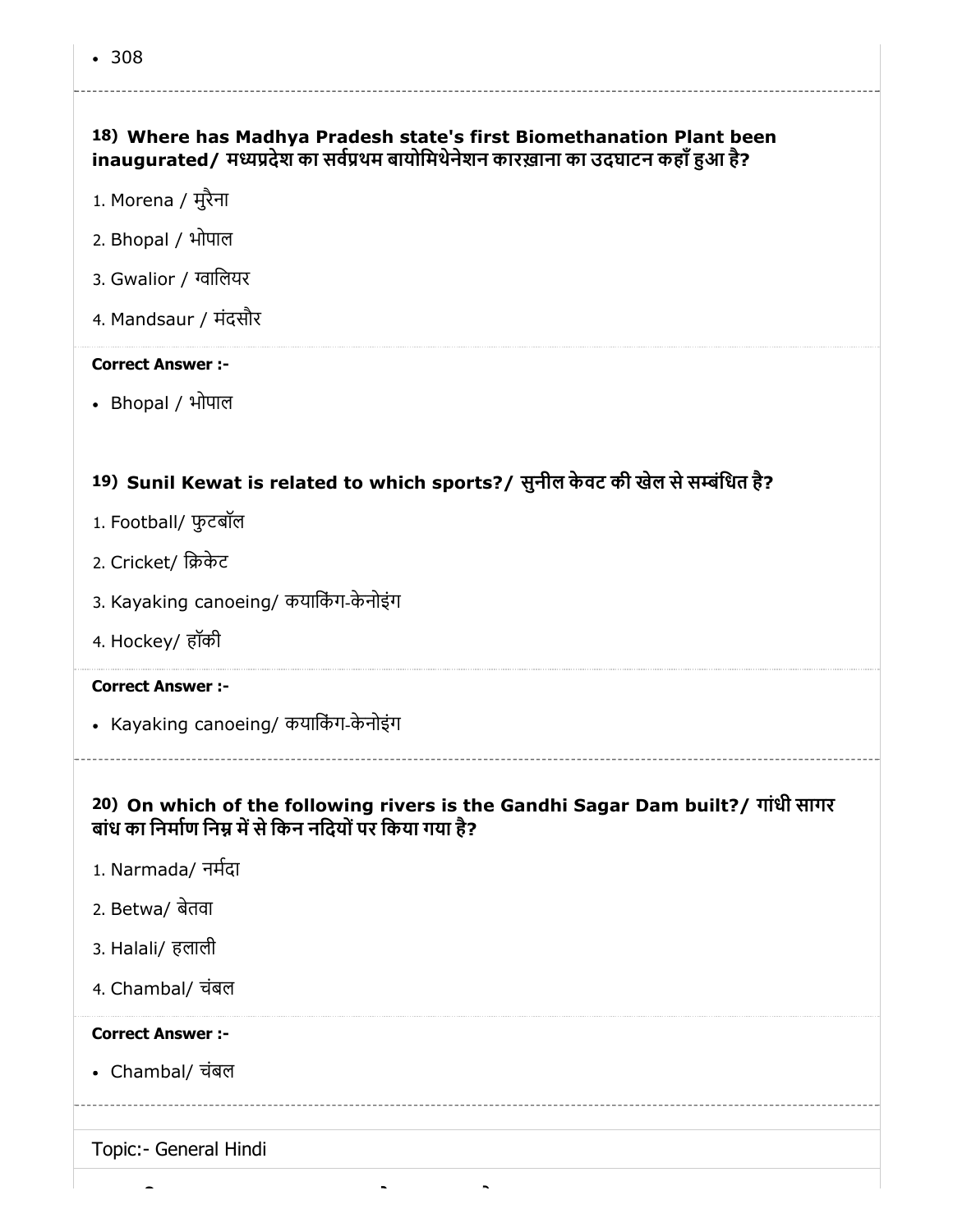| 1) 'ज़मीन-आसमान एक करना' मुहावरे का आशय है :    |
|-------------------------------------------------|
| 1. बहुत हलचल मचाना                              |
| 2. अत्यधिक प्रयास करना                          |
| ३. दुनिया छान मारना                             |
| 4. उक्त सभी                                     |
| <b>Correct Answer :-</b>                        |
| • उक्त सभी                                      |
| 2) 'नकुल' शब्द का अर्थ नहीं है:                 |
| 1. कुलरहित                                      |
| 2. शिव                                          |
| 3. नेवला                                        |
| 4. कौन्तेय                                      |
| <b>Correct Answer :-</b>                        |
| • कौन्तेय                                       |
| 3) 'उभयालंकार' भेद है:                          |
| 1. शब्दालंकार और अर्थालंकार का                  |
| 2. शब्दालंकार और अर्थालंकार में से किसी का नहीं |
| ३. शब्दालंकार का                                |
| 4. अर्थालंकार का                                |
| <b>Correct Answer :-</b>                        |
| • शब्दालंकार और अर्थालंकार का                   |
| 4) 'Automation' का हिंदी पारिभाषिक शब्द है:     |
| 1. स्वचालन                                      |
| 2. मोटर संबंधी                                  |
|                                                 |

3. स्वायत्त-संस्थान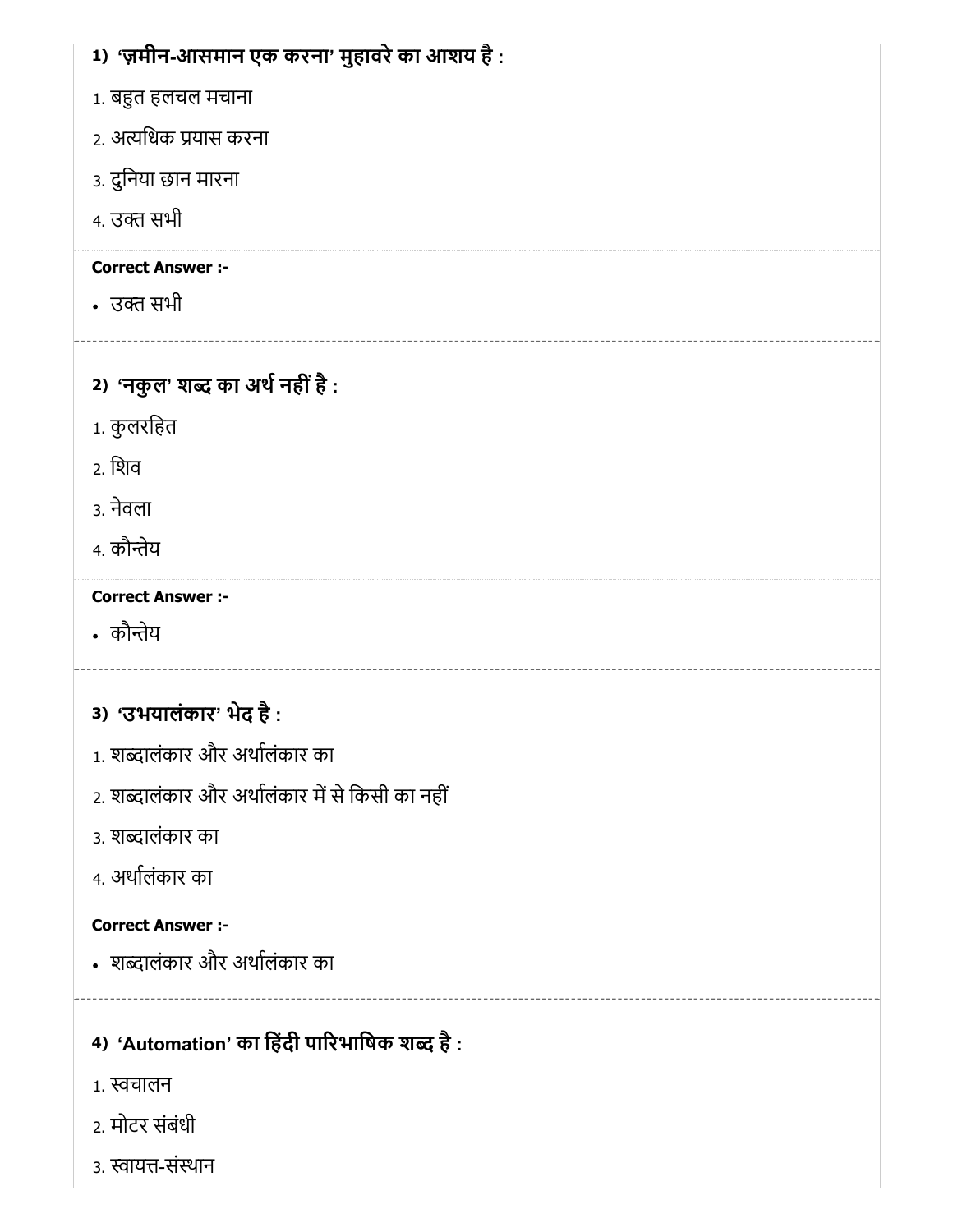| 4. स्वायत्त-तंत्र                 |
|-----------------------------------|
| <b>Correct Answer :-</b>          |
| • स्वचालन                         |
|                                   |
| 5) 'उन्मूलन' का विलोम शब्द है:    |
| 1. उन्मोचन                        |
| 2. रोपण                           |
| 3. मोचन                           |
| ४. उन्मुख                         |
| <b>Correct Answer :-</b>          |
| • रोपण                            |
|                                   |
| 6) 'सत्यव्रत' पद में समास है:     |
| 1. बहुब्रीहि                      |
| २. तत्पुरुष                       |
| 3. उक्त सभी                       |
| 4. द्वंद्व                        |
| <b>Correct Answer :-</b>          |
| • उक्त सभी                        |
|                                   |
| 7) 'नैयायिक' शब्द में प्रत्यय है: |
| 1. इक                             |
| 2. यिक                            |
| 3. यायिक                          |
| 4. ईक                             |
| <b>Correct Answer :-</b>          |
| • इक                              |
|                                   |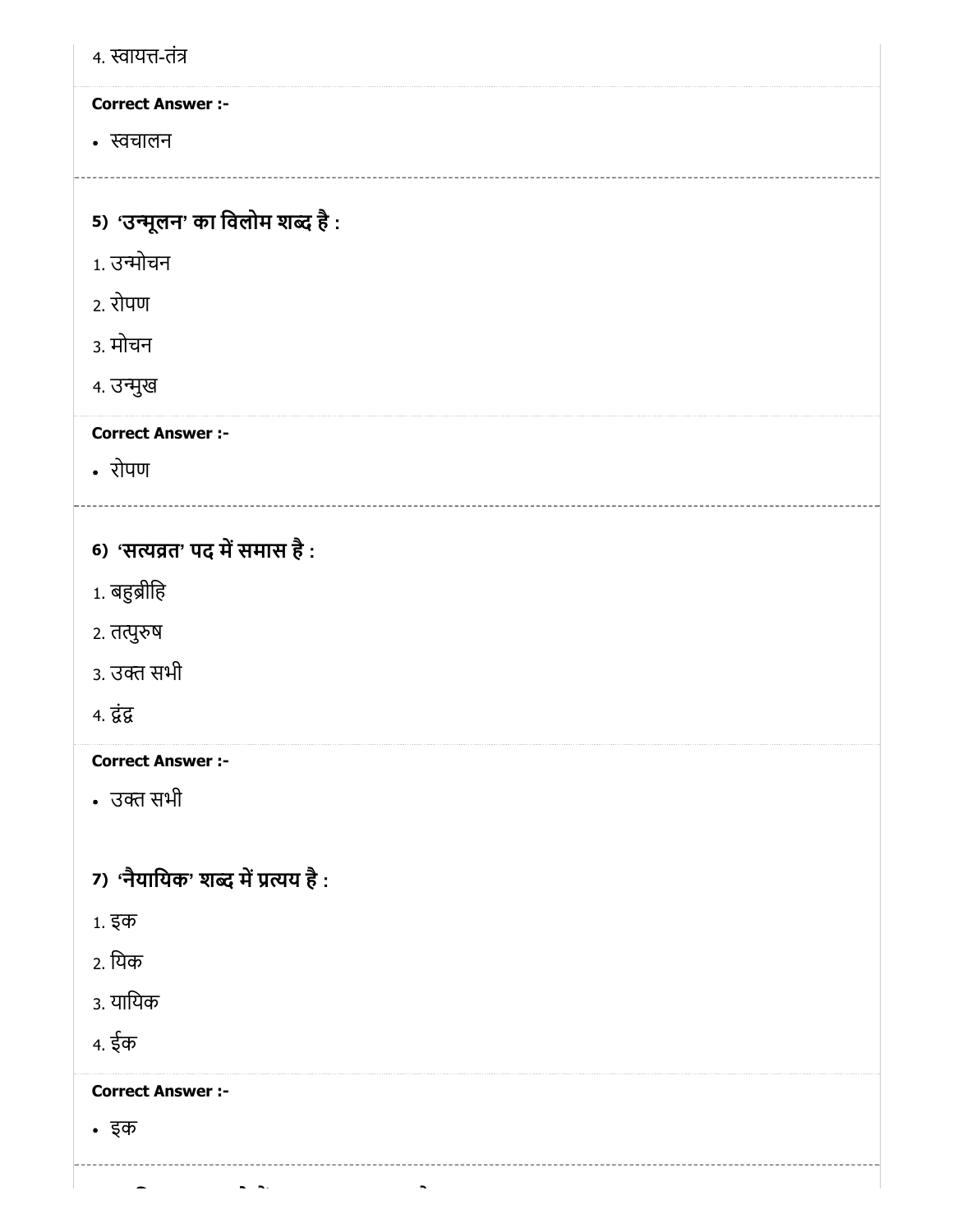# 8) 'यदि वह आता तो मै चला जाता'− वाक्य है:

- 1. आज्ञासूचक वाक्य
- 2. इच्छासूचक वाक्य
- 3. िवधानवाचक वा
- 4. संकेताथक वा

# Correct Answer :-

संकेताथक वा

# 9) 'पृथ्वीराजरासो' है

- 1. उपन्यास
- 2. महाका
- 3. खंडका
- 4. नाटक

# Correct Answer :-

महाका

# 10) 'नारी' शब्द का पर्यायवाची है :

- 1. भािगिनका
- 2. मादा
- 3. कांता
- 4. माया

# Correct Answer :-

- कांता
- 11) 'अब वह थोड़े ही काम करेगा'− वाक्य है :
- 1. िनषेधपरक संरचना
- 2. िवनतासूचक संरचना
- 3. िविधसूचक संरचना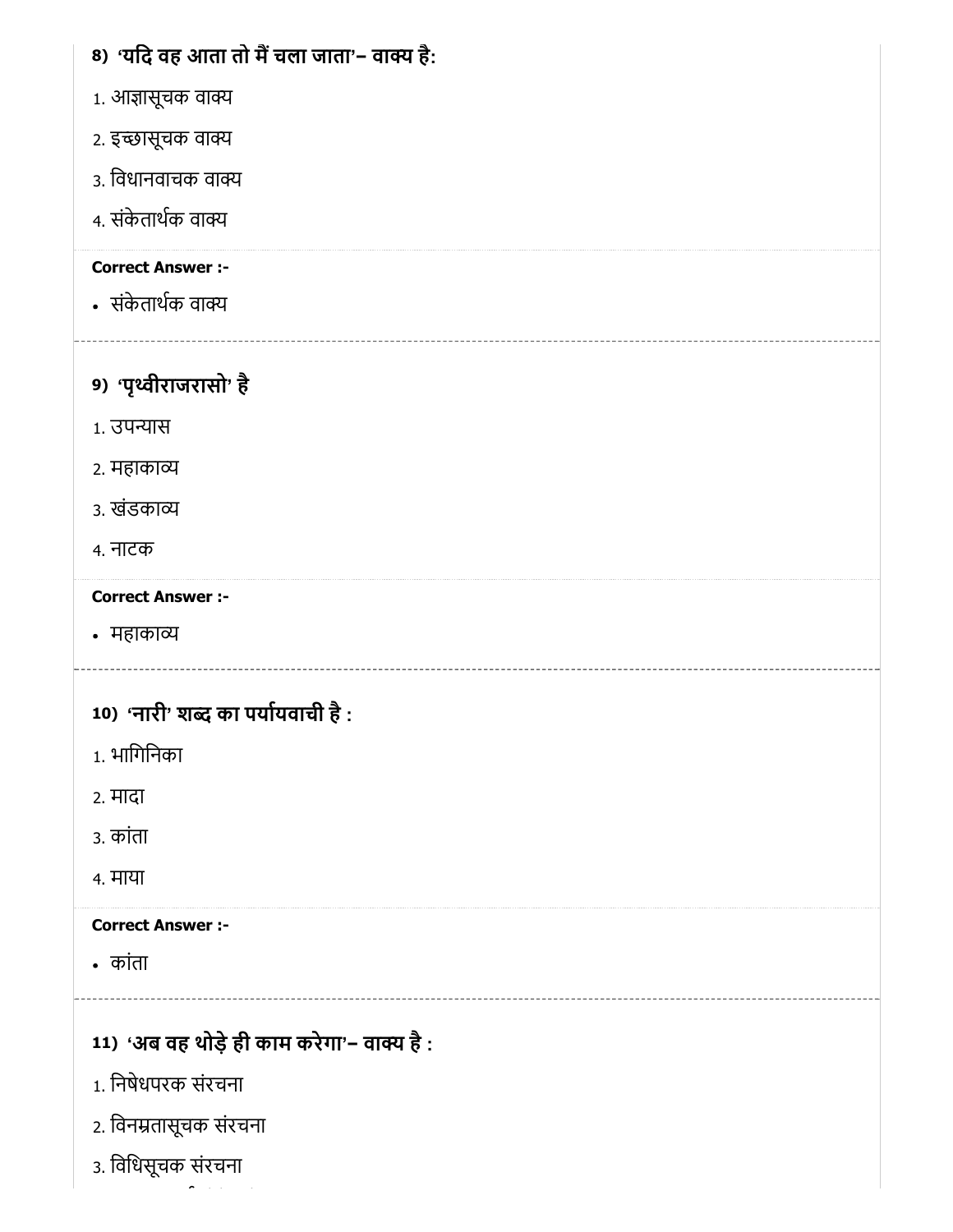| 4. कारण-कार्य संबंध संरचना                        |
|---------------------------------------------------|
| <b>Correct Answer :-</b>                          |
| • निषेधपरक संरचना                                 |
|                                                   |
| 12) 'बारेली' बोली किस जनजातीय समूह से संबंधित है: |
| <u>1. भील</u>                                     |
| 2. कोरकू                                          |
| 3. गोंड                                           |
| 4. बैगा                                           |
| <b>Correct Answer :-</b>                          |
| • भील                                             |
|                                                   |
| 13) 'बहादुर' शब्द है:                             |
| $1.77$ तसम                                        |
| 2. विदेशी                                         |
| ३. तद्भव                                          |
| 4. देशज                                           |
| <b>Correct Answer :-</b>                          |
| • विदेशी                                          |
|                                                   |
| 14) 'महर्षि' में संधि है:                         |
| $1.$ गुण स्वर संधि                                |
| 2. व्यंजन संधि                                    |
| 3. विसर्ग संधि                                    |
| 4. दीर्घ स्वर संधि                                |
| <b>Correct Answer :-</b>                          |
| • गुण स्वर संधि                                   |
|                                                   |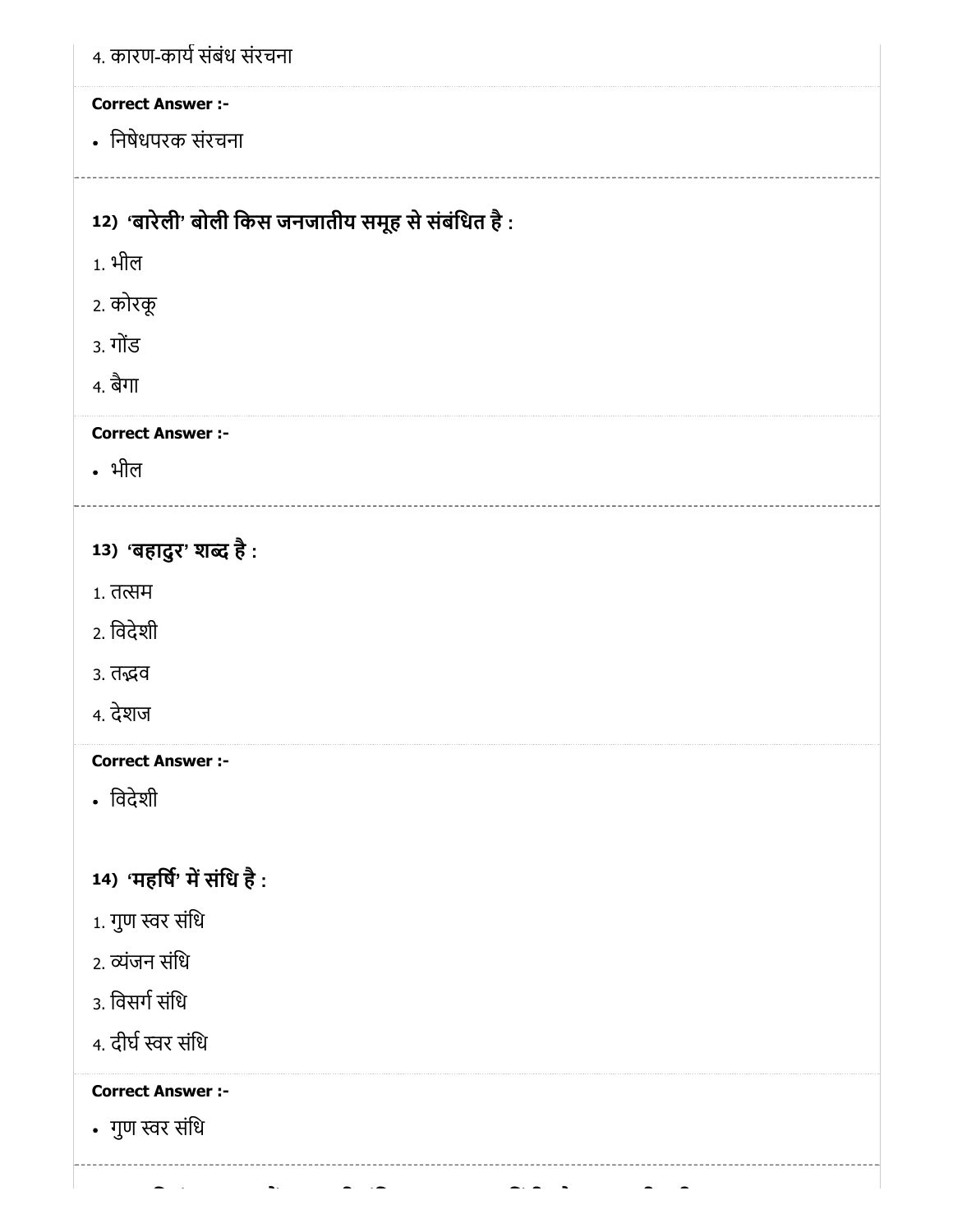# 15) 14 सितंबर, 1949 में भारत की संविधान सभा द्वारा हिंदी को मान्यता दी गयी :

- 1. विभाषा के रूप में
- 2. मानक भाषा के रूप में
- 3. राष्ट्रभाषा के रूप में
- 4. राजभाषा के रूप में

## Correct Answer :-

• राजभाषा के रूप में

# 16) निम्नलिखित में भोपाल से प्रकाशित पत्रिका है :

- 1. अहा जिन्दगी
- 2. सरस सिलल
- 3. ईसुरी
- 4. जावी

# Correct Answer :-

• अहा जिन्दगी

# 17) निर्म्नालेखित में विलोम शब्द-युग्म नहीं है :

- 1. पीयूष-कालकूट
- 2. रथी-िवरथ
- 3. विक्षुब्ध-प्रशांत
- 4. नायक-अिधनायक

# Correct Answer :-

नायक-अिधनायक

# 18) निम्नलिखित में शुद्ध वाक्य है :

- 1. तुम तो अव ही जाओगे।
- 2. चरखा कातना चािहए।
- 3. यह किवता अनेक भाव कट करती है।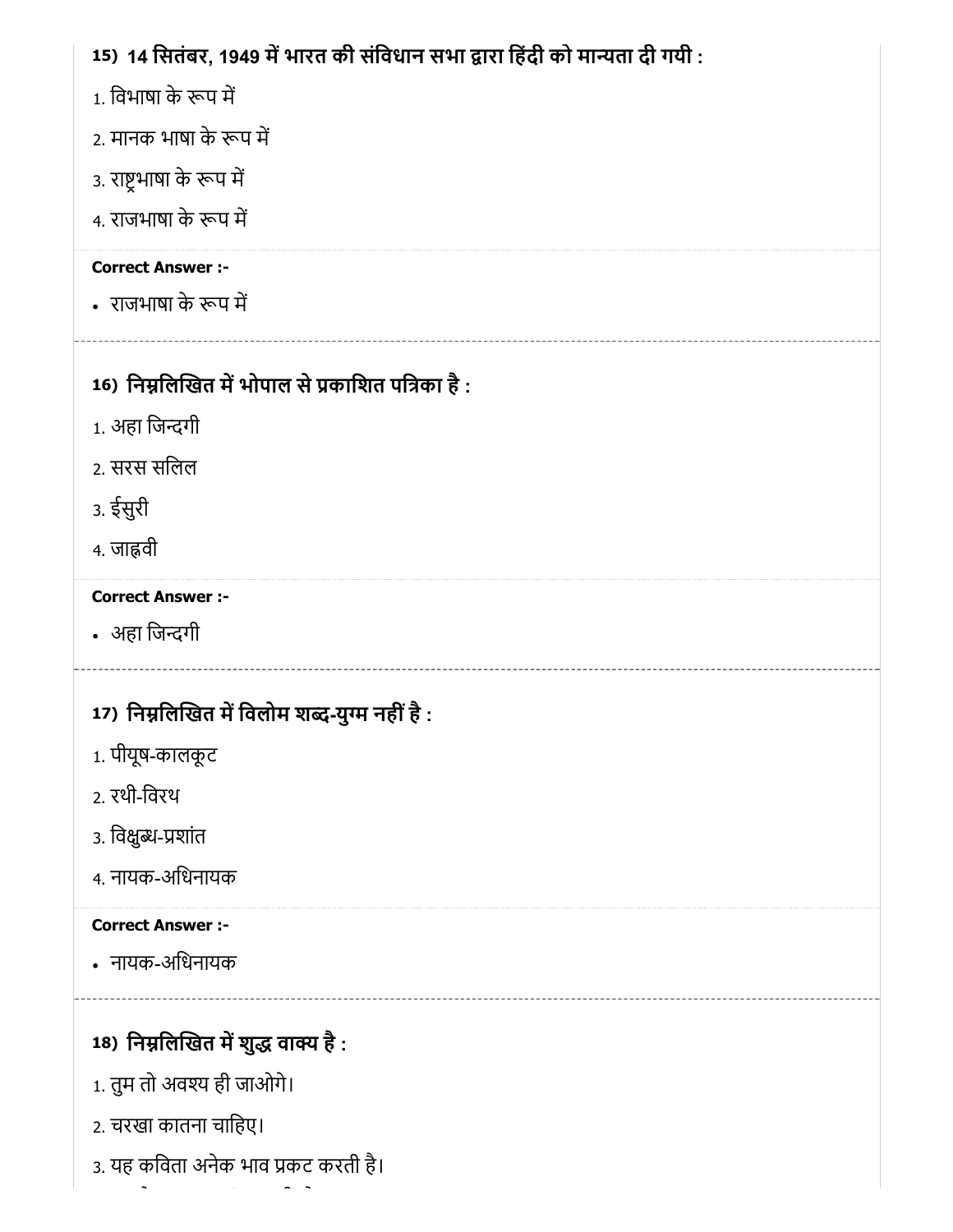| 4. मुझसे यह काम संभव नहीं हो सकता।                                                                                     |
|------------------------------------------------------------------------------------------------------------------------|
| <b>Correct Answer :-</b>                                                                                               |
| • यह कविता अनेक भाव प्रकट करती है।                                                                                     |
|                                                                                                                        |
| 19) निम्नलिखित में शुद्ध शब्द है:                                                                                      |
| 1. प्रनाम                                                                                                              |
| २. पुज्य                                                                                                               |
| ३. पुर्व                                                                                                               |
| 4. विभीषिका                                                                                                            |
| <b>Correct Answer :-</b>                                                                                               |
| • विभीषिका                                                                                                             |
| 20) निम्नलिखित में समोच्चरित भिन्नार्थक शब्द-युग्म नहीं है :                                                           |
| 1. अणु-अनु                                                                                                             |
| 2. चाय-कॉफ़ी                                                                                                           |
| 3. उपेक्षा-अपेक्षा                                                                                                     |
| ४. अंत-अंत्य                                                                                                           |
| <b>Correct Answer :-</b>                                                                                               |
| • चाय-कॉफ़ी                                                                                                            |
| Topic:- General Maths                                                                                                  |
| 1) DIRECTIONS: Find the wrong term in the given number series:/निर्देश: दी हुई<br>संख्या श्रेणी में गलत पद ज्ञात करें। |
| 12, 11, 18, 45, 196, 795, 4734                                                                                         |
| 1.196                                                                                                                  |
| 2.795                                                                                                                  |

- 3. 45
- 4. 18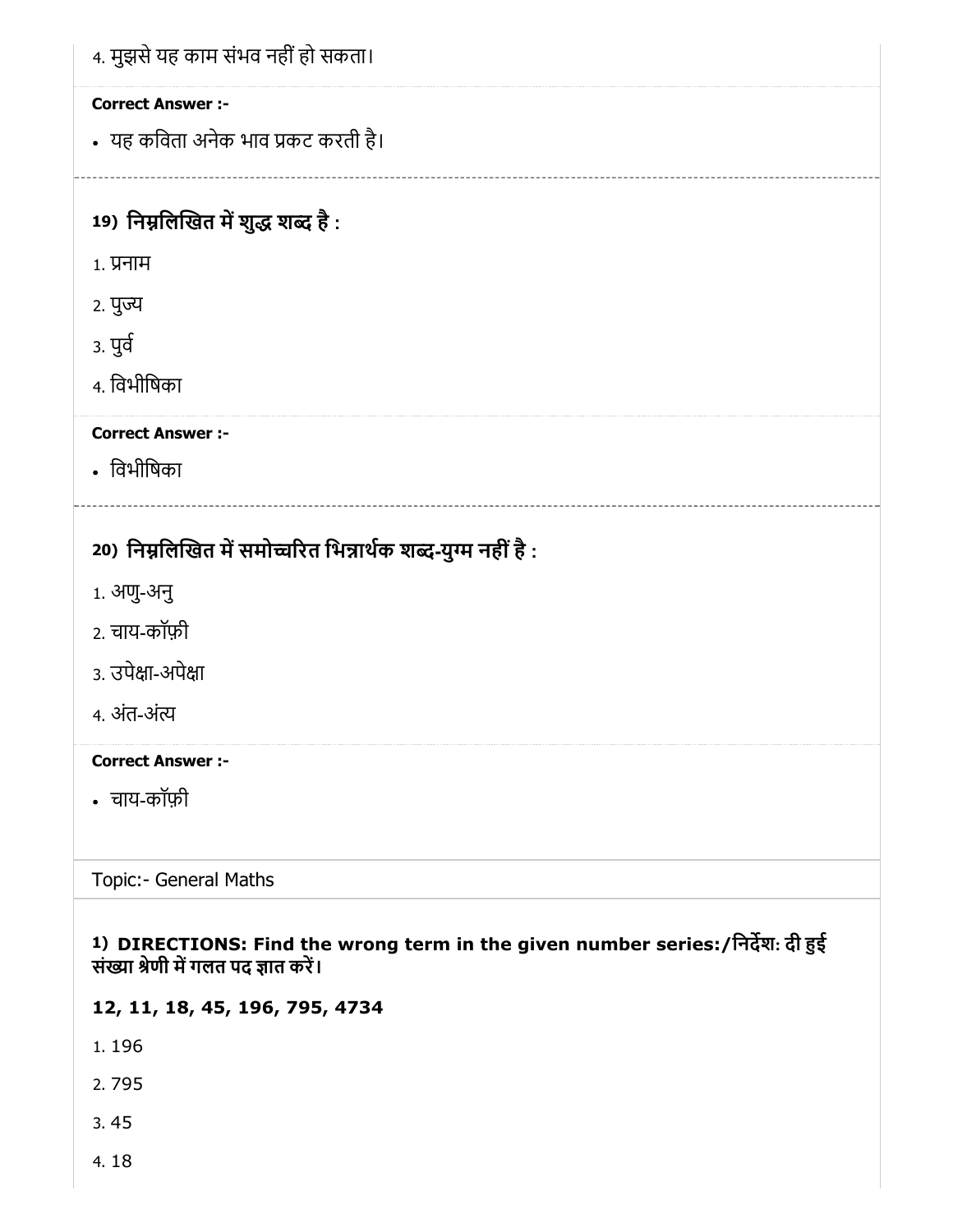| <b>Correct Answer :-</b>                                                                                                                                                                                                                                      |
|---------------------------------------------------------------------------------------------------------------------------------------------------------------------------------------------------------------------------------------------------------------|
| • 196                                                                                                                                                                                                                                                         |
|                                                                                                                                                                                                                                                               |
| 2) Each interior angle of a regular polygon is $140^\circ$ . The number of sides is:/ $\sqrt{q\sigma}$<br>समबहुभुज का प्रत्येक अन्तःकोण 140° है, तो उसके भुजाओं की संख्या होगी:                                                                               |
| 1.8                                                                                                                                                                                                                                                           |
| 2.6                                                                                                                                                                                                                                                           |
| 3.9                                                                                                                                                                                                                                                           |
| 4.5                                                                                                                                                                                                                                                           |
| <b>Correct Answer :-</b>                                                                                                                                                                                                                                      |
| .9                                                                                                                                                                                                                                                            |
|                                                                                                                                                                                                                                                               |
| 3) If A and B are in the ratio 3 : 4 and B and C in the ratio 12: 13 then A and C<br>will be in the ratio:/यदि A और B का अनुपात 3:4 तथा B और C का अनुपात 12: 13 हो, तो A<br>और C का अनुपात होगा?                                                              |
| 1.7:13                                                                                                                                                                                                                                                        |
| 2.9:13                                                                                                                                                                                                                                                        |
| 3.13:11                                                                                                                                                                                                                                                       |
| 4.11:13                                                                                                                                                                                                                                                       |
| <b>Correct Answer :-</b>                                                                                                                                                                                                                                      |
| $\cdot$ 9:13                                                                                                                                                                                                                                                  |
| 4) From two places, 60 km apart, A and B start towards each other at the same                                                                                                                                                                                 |
| time and meet each other after 6 hours. Had A travelled with $3$ of his speed and<br>B travelled with double of his speed, they would have met after 5 hours. The<br>speed (in km/hr) of A is:/ 60 किमी. की दूरी पर स्थित दो स्थानों से A तथा B एक ही समय एक- |
| दूसरे की ओर रवाना होते है तथा एक -दूसरे से 6 घंटे बाद मिलते है। यदि A अपनी चाल की <sup>3</sup> तथा B अपनी<br>चाल की दोगुनी चाल से चला होता, तो वे एक-दूसरे से 5 घंटे बाद मिले होते। A की चाल (किमी./घं. में) है:                                              |
| 1, 4                                                                                                                                                                                                                                                          |
| 2.6                                                                                                                                                                                                                                                           |
| 3.12                                                                                                                                                                                                                                                          |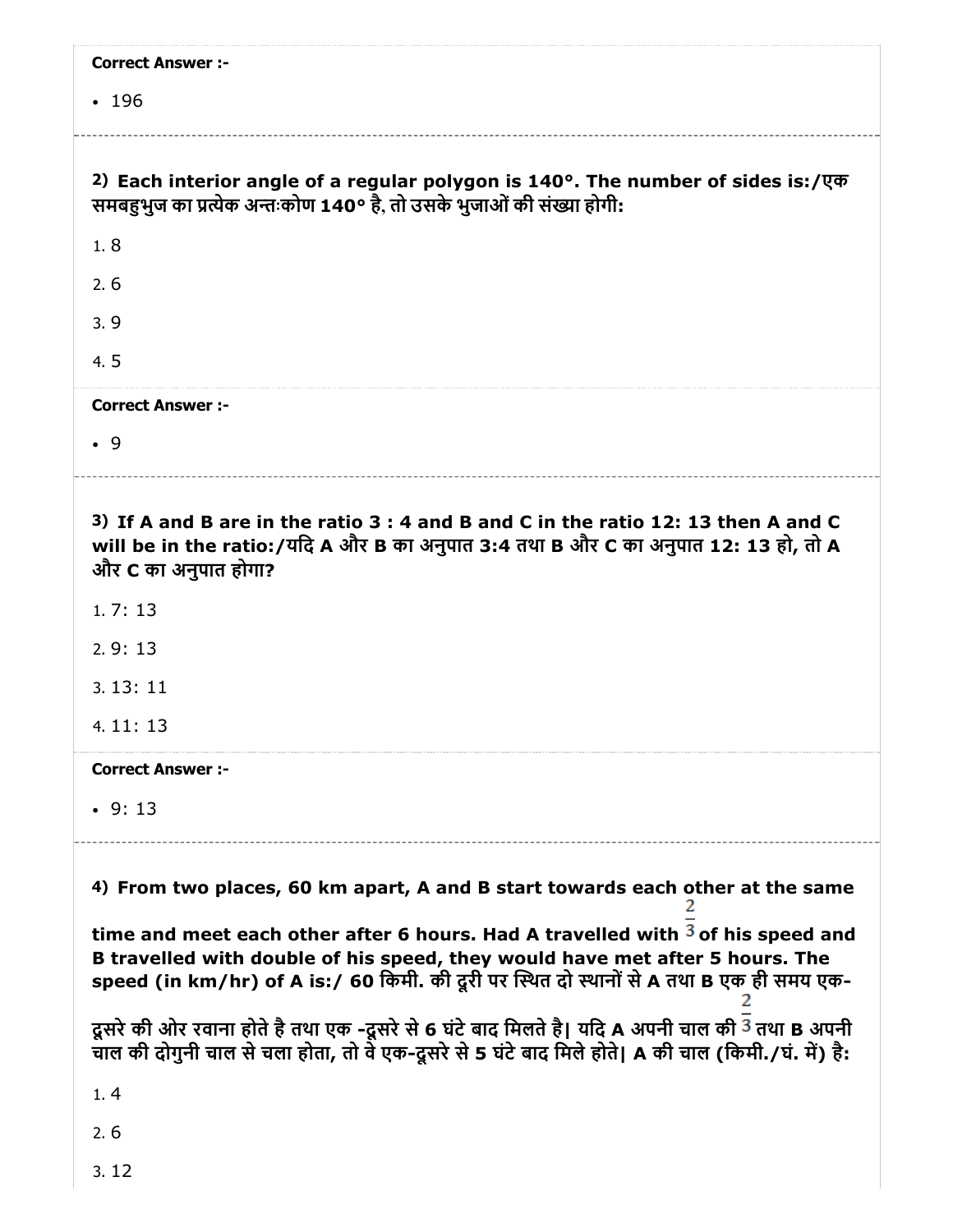6

5) Two years ago, the ratio of the ages of A and B was 3:4 respectively and after 4 years it will become 4:5. What is the present age of B. / 2 वर्ष पूर्व A और B की आयु का अनुपात क्रमशः 3:4 था और 4 वर्ष बाद उनकी आयु का अनुपात 4:5 हो जाएगा। B की वर्तमान आयु क्या हैं?

- 1. 25 years/ 25 वष
- 2. 26 years/ 26 वष
- 3. 27 years/ 27 वष
- 4. 32 years/ 32 वष

#### Correct Answer :-

26 years/ 26 वष

 $^{6)}$  The roots of the quadratic equation 2y $^{2}$  + 19y + 44 = 0 are:/द्विघात समीकरण 2y $^{2}$ + 19y + 44 = 0 के मूल है:

- $\frac{1}{1}$  -4,  $\frac{-11}{2}$ 2.  $4, \frac{11}{2}$ 3. 11, 8
- 4. -11,-8

Correct Answer :-

 $-4, -\frac{11}{2}$ 

<sup>7)</sup> An isosceles right-angled triangle has an area 1250 cm<sup>2</sup>. What is the length of its base?/एक समकोण समद्विबाहु त्रिभुज का क्षेत्रफल 1250 सेमी<sup>2</sup> है, तो इसके आधार की लंबाई क्या होगी?

- 1. 40 cm/ 40 सेमी
- 2. 60 cm/60 सेमी
- 3. 50 cm/50 सेमी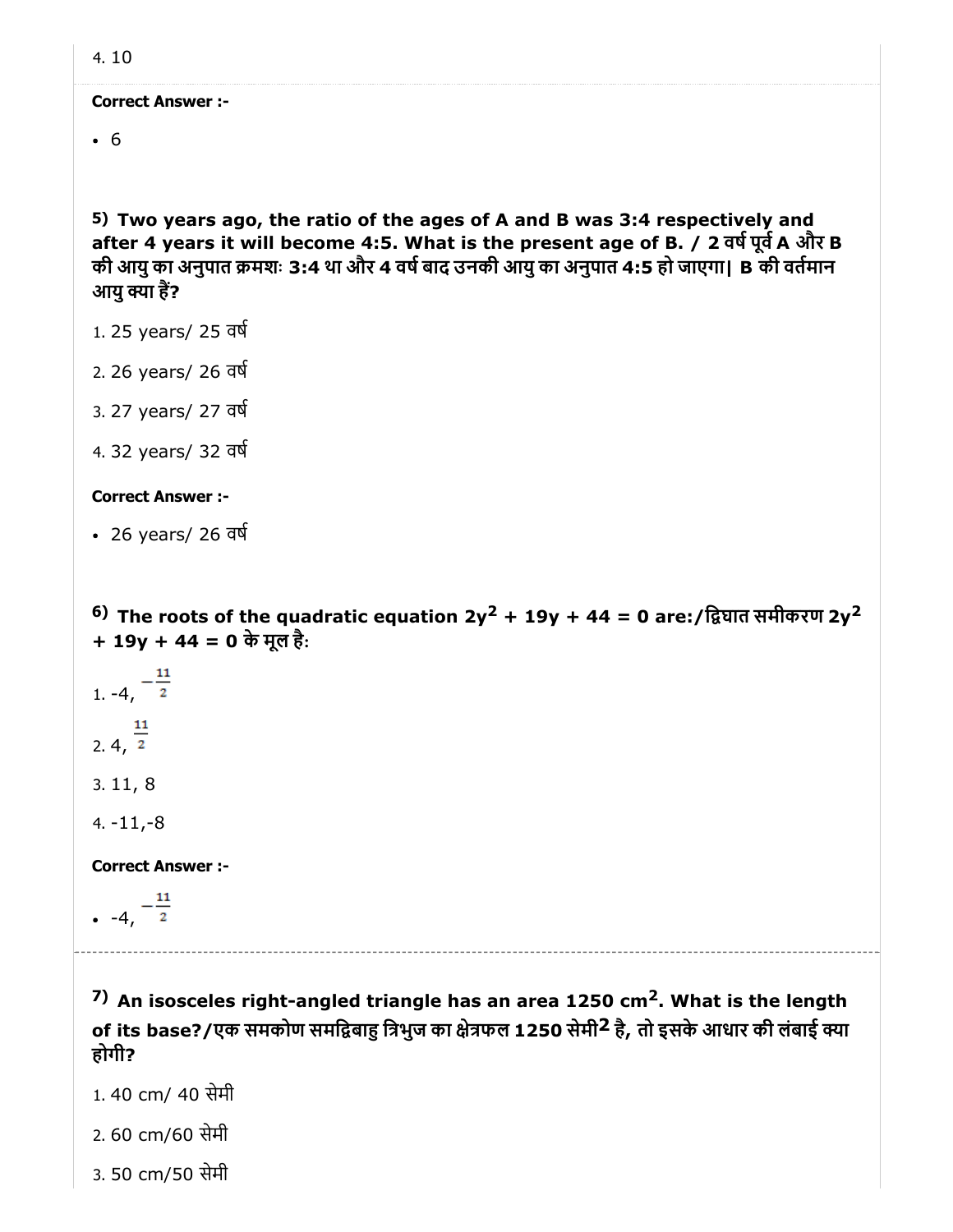| 4.65 cm/65 सेमी                    |                                                                                                                                                                                                                                                                                                                                  |
|------------------------------------|----------------------------------------------------------------------------------------------------------------------------------------------------------------------------------------------------------------------------------------------------------------------------------------------------------------------------------|
| <b>Correct Answer :-</b>           |                                                                                                                                                                                                                                                                                                                                  |
| • 50 cm/50 सेमी                    |                                                                                                                                                                                                                                                                                                                                  |
|                                    | 8) The average age of 36 students in a group is 14 years. When the teacher's<br>age is included in it, the average increases by one year. The teacher's age in<br>years is:/36 छात्रों के एक समूह की औसत आयु 14 वर्ष है। जब उसमें शिक्षक की आयु शामिल कर दी जाती<br>है, तो औसत एक वर्ष बढ़ जाता है। शिक्षक की आयु कितने वर्ष है? |
| 1.31                               |                                                                                                                                                                                                                                                                                                                                  |
| 2.51                               |                                                                                                                                                                                                                                                                                                                                  |
| 3.36                               |                                                                                                                                                                                                                                                                                                                                  |
| 4.50                               |                                                                                                                                                                                                                                                                                                                                  |
| <b>Correct Answer :-</b>           |                                                                                                                                                                                                                                                                                                                                  |
| $\bullet$ 51                       |                                                                                                                                                                                                                                                                                                                                  |
| संख्याओं का योग बराबर है:<br>1.300 | 9) The sum of first 20 odd natural numbers is equal to:/प्रथम 20 विषम प्राकृतिक                                                                                                                                                                                                                                                  |
| 2.210                              |                                                                                                                                                                                                                                                                                                                                  |
| 3.400                              |                                                                                                                                                                                                                                                                                                                                  |
| 4.420                              |                                                                                                                                                                                                                                                                                                                                  |
| <b>Correct Answer:-</b>            |                                                                                                                                                                                                                                                                                                                                  |
| • 400                              |                                                                                                                                                                                                                                                                                                                                  |
| 10)                                | 7<br>A train running at 11 of its normal speed reached a place in 22 hours. How<br>much time (in hours) could be saved if the train had run at its normal speed?/                                                                                                                                                                |
|                                    | एक रेलगाड़ी अपनी सामान्य चाल की 11 चाल से चल कर किसी स्थान पर 22 घंटे में पहुँचती है। यदि<br>रेलगाडी अपनी सामान्य चाल से चली होती, तो कितने समय(घंटे में) की बचत होती?                                                                                                                                                           |
| 1.8                                |                                                                                                                                                                                                                                                                                                                                  |
| 2.16                               |                                                                                                                                                                                                                                                                                                                                  |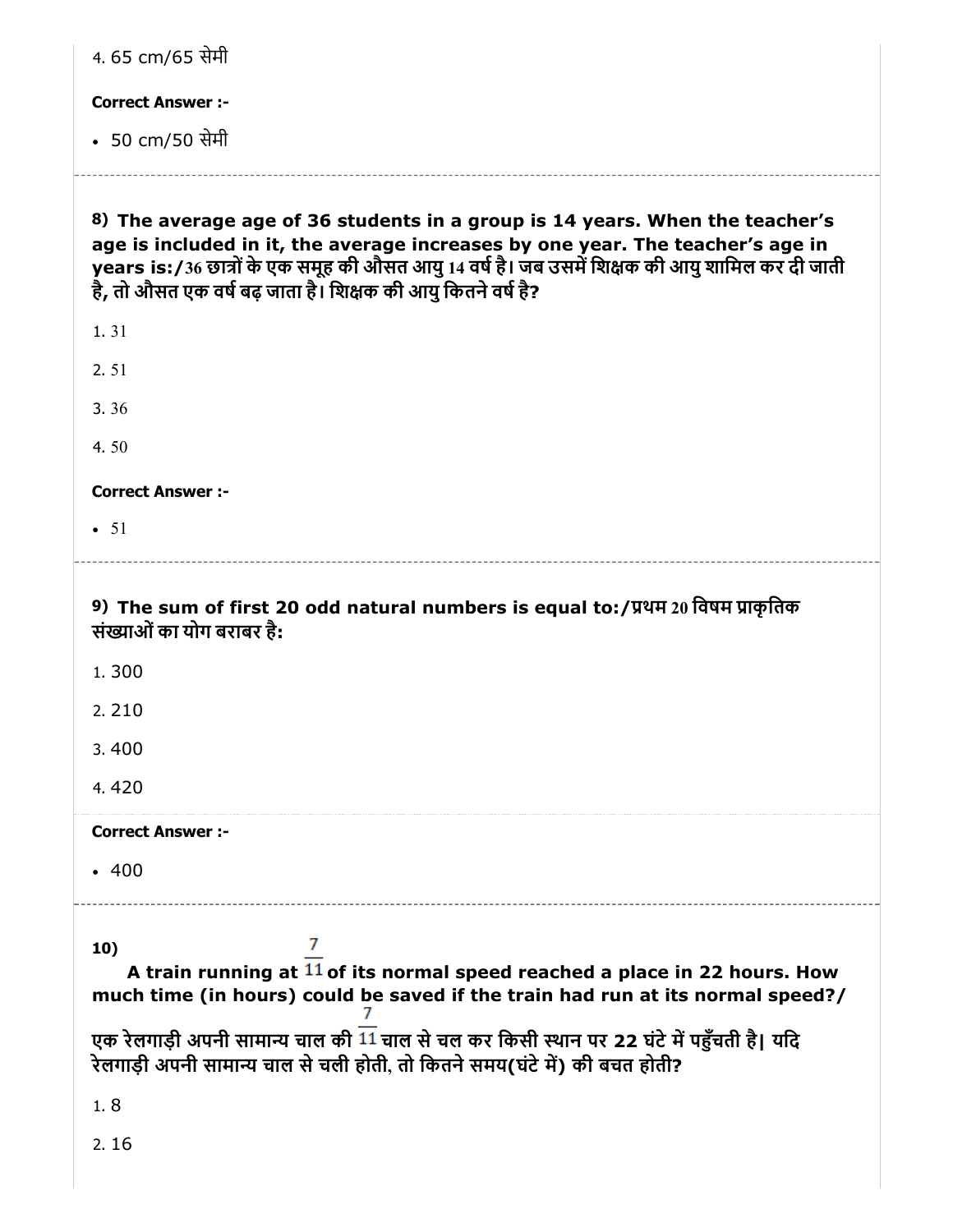3. 7

4. 14

Correct Answer :-

8

- 
- 11) DIRECTIONS: What should come in place of the question mark (?) in the following question?/ निर्देश: निम्नलिखित प्रश्न में प्रश्नवाचक चिन्ह (?) के स्थान पर क्या आना चाहिए?

```
2\frac{1}{8} + ? + 3\frac{5}{8} + \frac{3}{4} = 20
12\frac{1}{2}rac{11}{2}10^{\frac{1}{2}}4.13\frac{1}{2}Correct Answer :-
13\frac{1}{2}12)
DIRECTIONS: What should come in place of the question mark (?) in the
following series?/निर्देश: निम्नलिखित श्रेणी में प्रश्नवाचक चिन्ह (?) के स्थान पर क्या आना चाहिए?
4, 5, 9, 18, 34, ?
1. 58
```
- 2. 59
- 3. 52
- 4. 42

#### Correct Answer :-

• 59

13) Wages for 45 women amount to Rs.15525 in 48 days. How many men must work 16 days to receive Rs.5750, the daily wages of a man being double of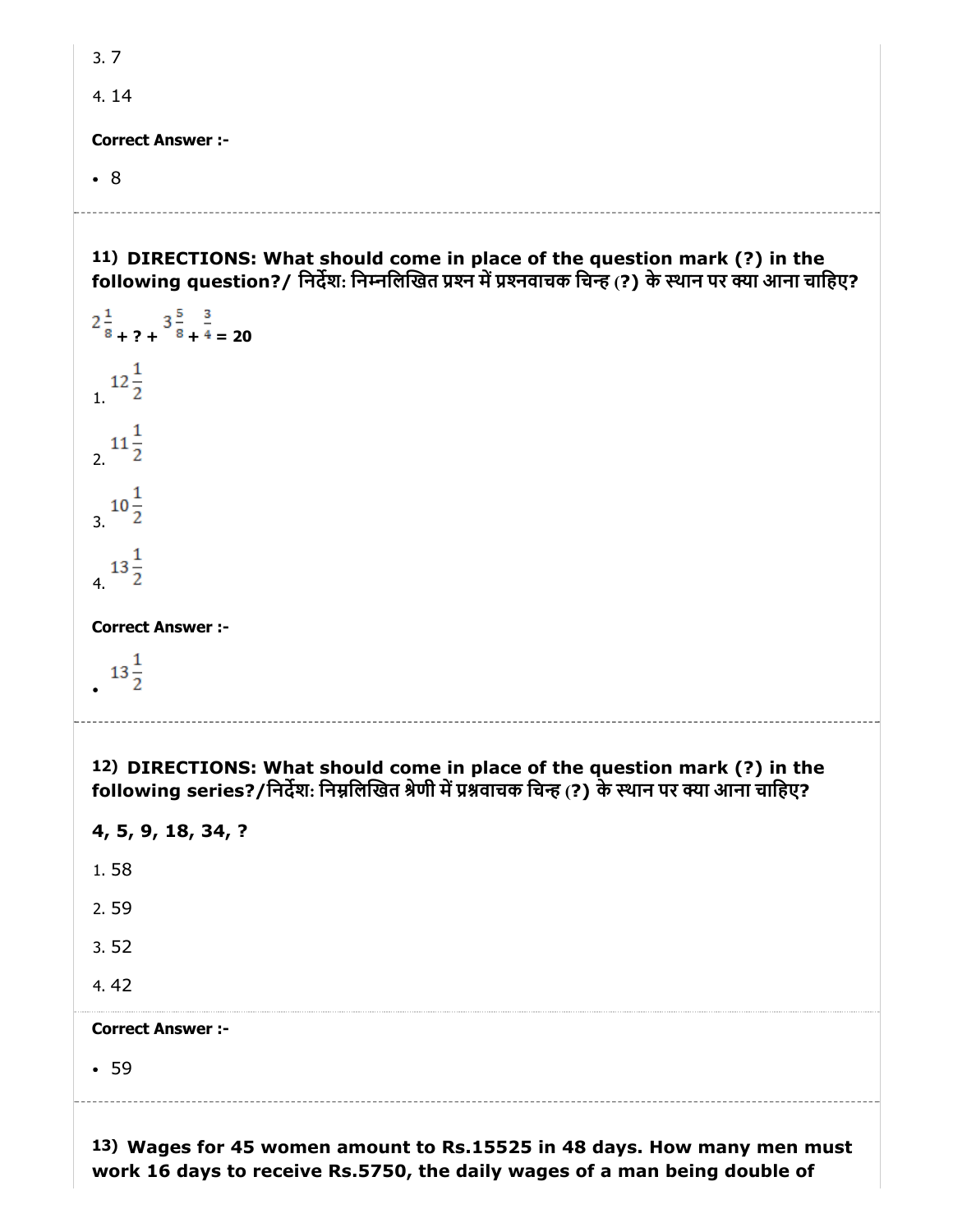those of a woman? /45 महिलाओं की 48 दिनों की मजदूरी रूपये 15525 है। कितने पुरूष 16 दिनों तक कार्य करें ताकि उनकी कुल मजदूरी रूपये 5750 हो, जबकि पुरूष की दैनिक मजदूरी महिला की तुलना में दोगुनी है?

- 1.40 men/40 पुरूष
- 2. 25 men/25 पुष
- 3. 35 men/35 पुष
- 4.30 men/30 पुरूष

#### Correct Answer :-

• 25 men/25 पुरूष

14) The price of an article has been reduced by 25%. In order to restore the original price, the reduced price must be increased by:/एक वतुका मूय 25%. कम कर दिया गया है। यदि उस पर पहले वाला मूल्य दोबारा लागू करना हो, तो कम किए गए मूल्य में कितने प्रतिशत वद्धि करनी होगी?

- $1.333\%$
- 2. 33%
- 3. 25%
- 4. 30%

#### Correct Answer :-

 $-333%$ 

15) 3 men and 4 boys can earn Rs.756 in 7 days. 11 men and 13 boys can earn Rs.3008 in 8 days. In what time will 7 men with 9 boys earn Rs.2480? /3 पुरूष एवं 4 लड़के मिलकर 7 दिनों में रूपये 756 कमाते है। 11 पुरूष और 13 लड़के मिलकर 8 दिनों में रूपये 3008 कमाते है। कितने समय में 7 पुरूष एवं 9 लड़के मिलकर रूपये 2480 कमा पायेंगे?

- 1. 8 days/8 िदन
- 2. 20 days/20 िदन
- 3. 15 days/15 िदन
- 4. 10 days/10 िदन

#### Correct Answer :-

10 days/10 िदन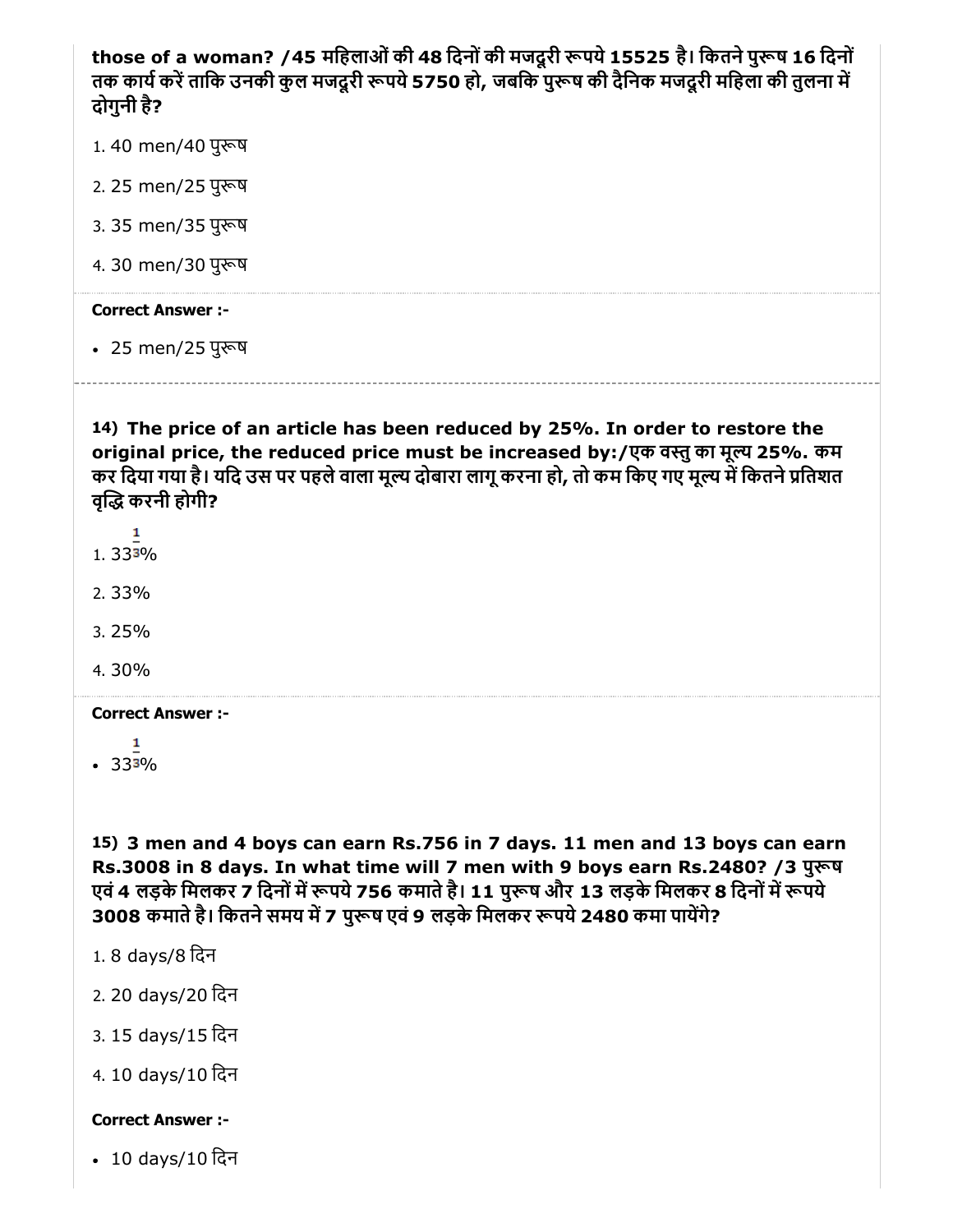| 16) A man invested Rs.50, 000 at simple interest in the three parts one third at<br>6% p.a. one third at 7% per annum. At what rate must he invest the remaining<br>amount so that he earns 8% interest per annum on the total amount?/एक आदमी<br>रु. 50,000 को सा. ब्याज की दर से निवेश करता है। वह एक तिहाई भाग 6% वार्षिक ब्याज की दर से तथा<br>एक तिहाई भाग को 7% वार्षिक दर पर निवेश करता है। तीसरे भाग को किस दर पर निवेश करे ताकि कुल धन<br>पर 8% वार्षिक दर का ब्याज प्राप्त हो?<br>1.12%<br>2.9% |
|-----------------------------------------------------------------------------------------------------------------------------------------------------------------------------------------------------------------------------------------------------------------------------------------------------------------------------------------------------------------------------------------------------------------------------------------------------------------------------------------------------------|
| 3.11%                                                                                                                                                                                                                                                                                                                                                                                                                                                                                                     |
| 4.10%                                                                                                                                                                                                                                                                                                                                                                                                                                                                                                     |
| <b>Correct Answer :-</b>                                                                                                                                                                                                                                                                                                                                                                                                                                                                                  |
| $\cdot$ 11%                                                                                                                                                                                                                                                                                                                                                                                                                                                                                               |
| 17) Luis sold his work tools for 1,850 and earned a profit of 25 per cent. At<br>what price did Luis buy the work tools?/लुइस अपने कार्य के उपकरण को 1,850 बेचा तथा 25<br>प्रतिशत का लाभ प्राप्त किया। लुइस ने किस मूल्य पर वह उपकरण खरीदा था?                                                                                                                                                                                                                                                            |
| 1.1300                                                                                                                                                                                                                                                                                                                                                                                                                                                                                                    |
| 2.1480                                                                                                                                                                                                                                                                                                                                                                                                                                                                                                    |
| 3.1360                                                                                                                                                                                                                                                                                                                                                                                                                                                                                                    |
| 4.1240                                                                                                                                                                                                                                                                                                                                                                                                                                                                                                    |
| <b>Correct Answer :-</b>                                                                                                                                                                                                                                                                                                                                                                                                                                                                                  |
| $-1480$                                                                                                                                                                                                                                                                                                                                                                                                                                                                                                   |
| 18) The LCM of two numbers is 60. The numbers are in the ratio of 4 : 5. The<br>sum of the numbers is?/दो संख्याओं का ल. स. 60 है। संख्याएं 4 : 5 के अनुपात में हैं। संख्याओं का<br>योग है?                                                                                                                                                                                                                                                                                                               |
| 1.27                                                                                                                                                                                                                                                                                                                                                                                                                                                                                                      |
| 2.32                                                                                                                                                                                                                                                                                                                                                                                                                                                                                                      |
| 3.64                                                                                                                                                                                                                                                                                                                                                                                                                                                                                                      |
| 4.28                                                                                                                                                                                                                                                                                                                                                                                                                                                                                                      |
| <b>Correct Answer :-</b>                                                                                                                                                                                                                                                                                                                                                                                                                                                                                  |